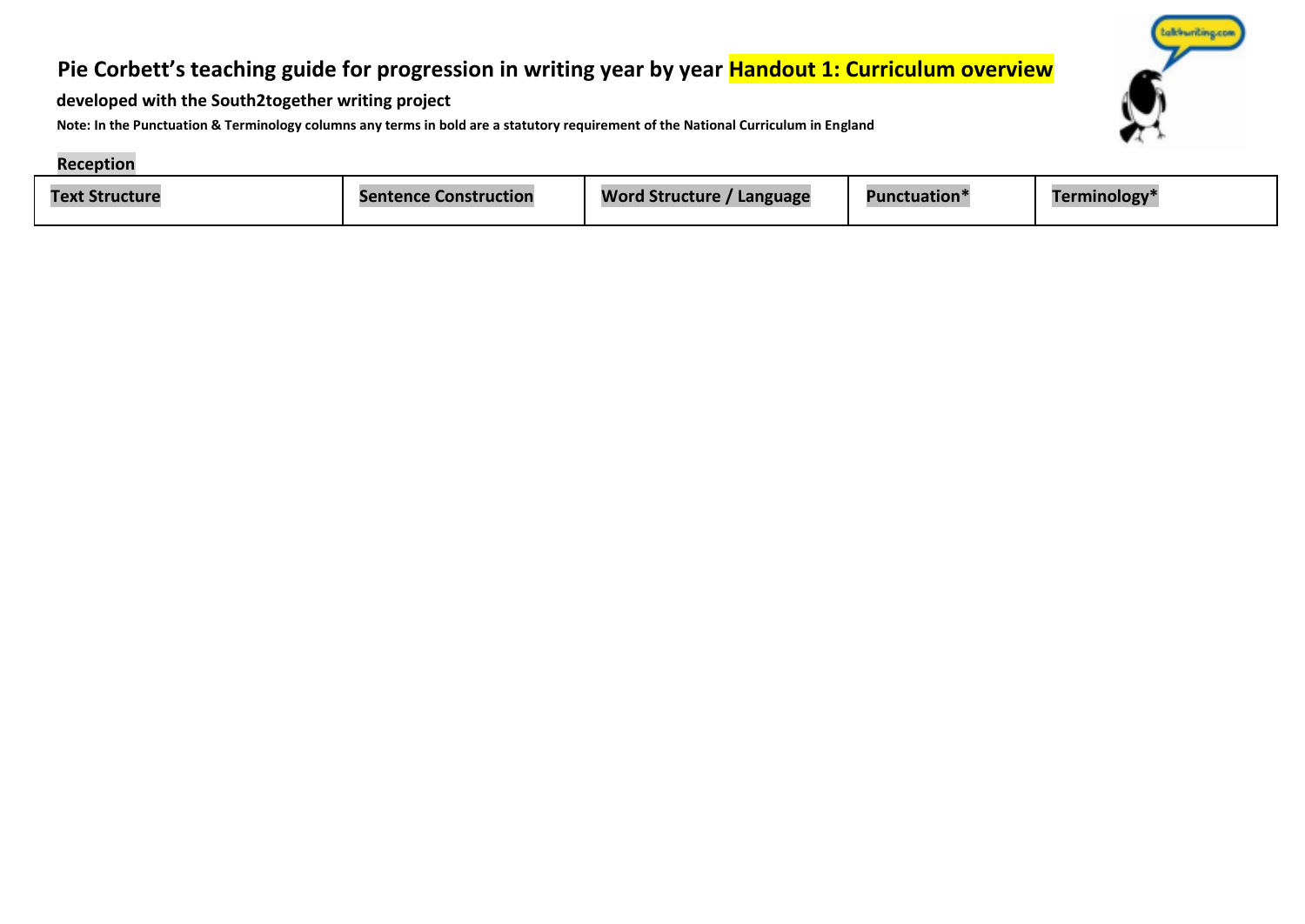| Introduce:                               | Introduce:                       | Introduce:                      | Introduce:      | Introduce:      |
|------------------------------------------|----------------------------------|---------------------------------|-----------------|-----------------|
| Planning Tool -Story map                 | <b>Simple sentences</b>          | <b>Determiners</b>              | Finger spaces   | Finger spaces   |
| /story mountain                          |                                  | the                             |                 |                 |
|                                          | <b>Simple Connectives:</b>       | a                               | Full stops      | Letter          |
| Whole class retelling of story           | and                              | my                              |                 |                 |
|                                          | who                              | your                            | Capital letters | Word            |
| Understanding of beginning/              | until                            | an                              |                 |                 |
| middle / end                             | but                              | this                            |                 | Sentence        |
|                                          |                                  | that                            |                 |                 |
| Retell simple 5-part story:              | Say a sentence, write            | his                             |                 | Full stops      |
| Once upon a time                         | and read it back to              | her                             |                 |                 |
| First / Then / Next                      | check it                         | their                           |                 | Capital letter  |
| But                                      | makes sense.                     | some                            |                 |                 |
| So                                       |                                  | all                             |                 | Simile - 'like' |
| Finally,happily ever after               | <b>Compound sentences</b>        | <b>Prepositions:</b>            |                 |                 |
|                                          | using connectives                | $\mu$                           |                 |                 |
| <b>Non-fiction:</b>                      | (coordinating                    | down                            |                 |                 |
| <b>Factual writing closely linked to</b> | conjunctions)                    | in                              |                 |                 |
| a story                                  | and / but                        | into                            |                 |                 |
| <b>Simple factual sentences</b>          | -'ly' openers                    | out                             |                 |                 |
| based around a theme                     | Luckily / Unfortunately,         | to                              |                 |                 |
| <b>Names</b>                             |                                  | onto                            |                 |                 |
| Labels                                   | 'Run' - Repetition for           | Adjectives e.g. old, little,    |                 |                 |
| Captions                                 | rhythm: e.g.                     | big, small, quiet               |                 |                 |
| Lists                                    | He walked and he walked          | Adverbs e.g. luckily,           |                 |                 |
| <b>Diagrams</b>                          | <b>Repetition in description</b> | unfortunately, fortunately      |                 |                 |
| Message                                  | e.g. a lean cat, a mean cat      | <b>Similes</b> $-$ using 'like' |                 |                 |

| Year :  |                              |                            |                    |          |
|---------|------------------------------|----------------------------|--------------------|----------|
| ructure | <b>Sentence Construction</b> | Word<br>structure/Language | <b>Punctuation</b> | nınology |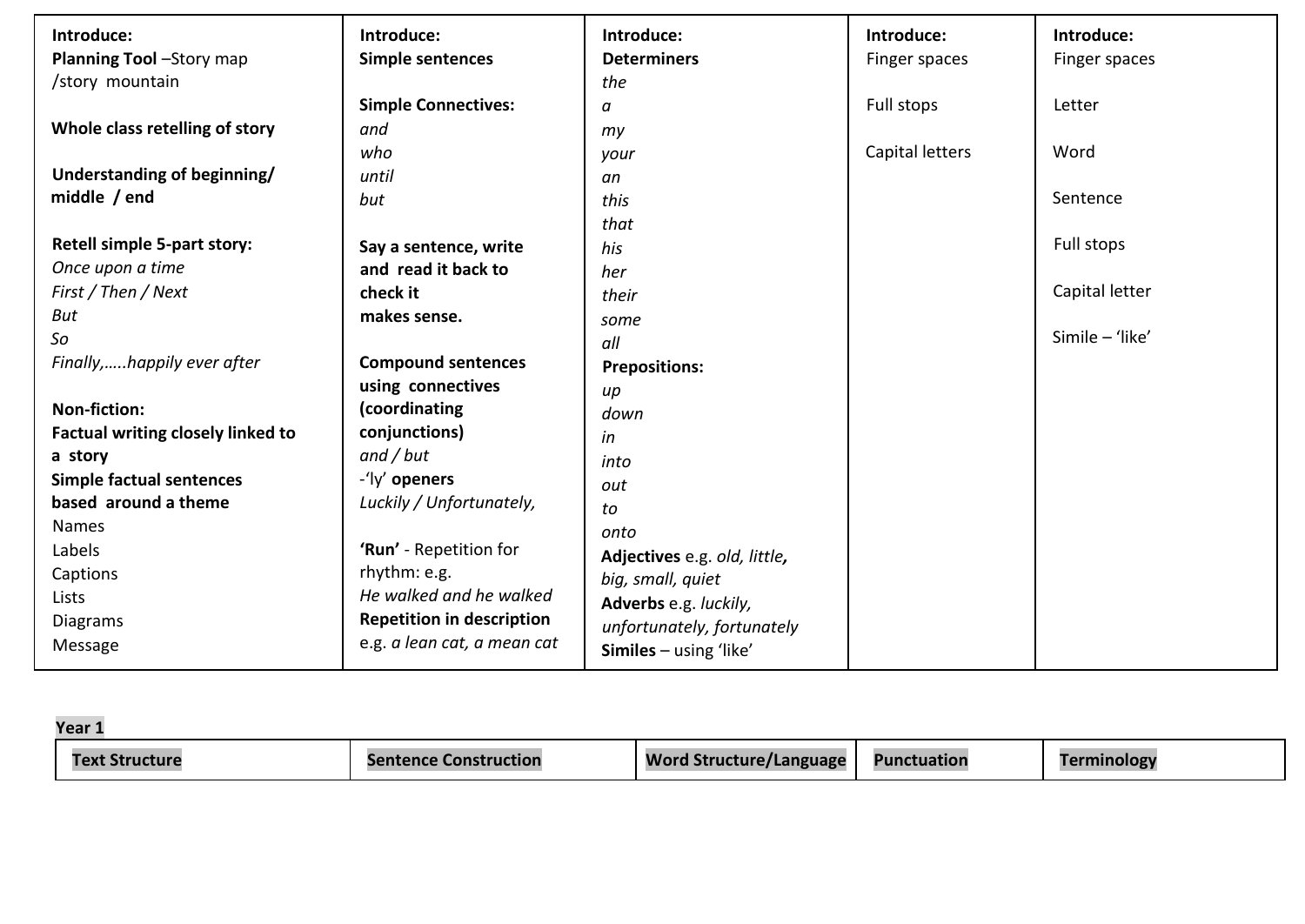| <b>Consolidate Reception list</b>          | <b>Consolidate Reception list</b>   | <b>Consolidate Reception list</b> | <b>Consolidate</b>    | <b>Consolidate:</b>     |
|--------------------------------------------|-------------------------------------|-----------------------------------|-----------------------|-------------------------|
|                                            | (See Connectives and                |                                   | <b>Reception list</b> |                         |
| Introduce:                                 | Sentence Signposts doc.)            | Introduce:                        |                       | <b>Finger spaces</b>    |
|                                            | Introduce:                          | <b>Prepositions:</b>              | Introduce:            |                         |
| <b>Fiction:</b>                            | <b>Types of sentences:</b>          | inside                            | Capital Letters:      | Letter                  |
|                                            | <b>Statements</b>                   | outside                           | Capital letter for    |                         |
| Planning Tools: Story map /                | Questions                           | towards                           | names                 | Word                    |
| story mountain                             | Exclamations                        | across                            |                       |                         |
| (Refer to Story-Type grids)                |                                     | under                             | Capital letter for    | <b>Sentence</b>         |
|                                            | <b>Simple Connectives:</b>          |                                   | the personal          |                         |
| Plan opening around                        | and                                 | <b>Determiners:</b>               | pronoun I             | <b>Full stops</b>       |
| character(s), setting, time of             | or                                  | the a my your an this             |                       |                         |
| day and type of weather                    | but                                 | that his her their some           | Full stops            | <b>Capital letter</b>   |
|                                            | SO                                  | all lots of many more             |                       |                         |
| <b>Understanding - beginning</b>           | because                             | those these                       | <b>Question marks</b> | Simile - 'like'         |
| /middle /end to a story                    | so that                             |                                   |                       |                         |
| <b>Understanding - 5 parts to a story:</b> | then                                | Adjectives to                     | Exclamation           |                         |
|                                            | that                                | describe e.g. The                 |                       | Introduce:              |
| <b>Opening</b>                             | while                               | old house                         | marks Speech          |                         |
| Once upon a time                           | when                                | The <b>huge</b> elephant          |                       | <b>Punctuation</b>      |
|                                            | where                               |                                   | bubble                |                         |
| <b>Build-up</b>                            | Also as openers:                    | <b>Alliteration</b>               |                       | <b>Question mark</b>    |
| One day                                    | While                               | e.g. dangerous                    | <b>Bullet points</b>  |                         |
|                                            | When                                | dragon slimy snake                |                       | <b>Exclamation mark</b> |
| Problem / Dilemma                          | Where                               |                                   |                       |                         |
| Suddenly,/ Unfortunately,                  | -'ly' openers                       | <b>Similes using</b>              |                       | Speech bubble           |
|                                            | Fortunately,Unfortunatel            | asas e.g. as tall                 |                       |                         |
| <b>Resolution</b>                          | y, Sadly,                           | as a house                        |                       | <b>Bullet points</b>    |
| Fortunately,                               | Simple sentences e.g.               | as red as a radish                |                       |                         |
|                                            | I went to the park.                 |                                   |                       | Singular/ plural        |
| <b>Ending</b>                              | The castle is haunted.              |                                   |                       |                         |
| Finally,                                   | <b>Embellished simple sentences</b> | Precise, clear language           |                       |                         |
|                                            |                                     | to give information e.g.          |                       |                         |
|                                            |                                     | First, switch on the red          |                       |                         |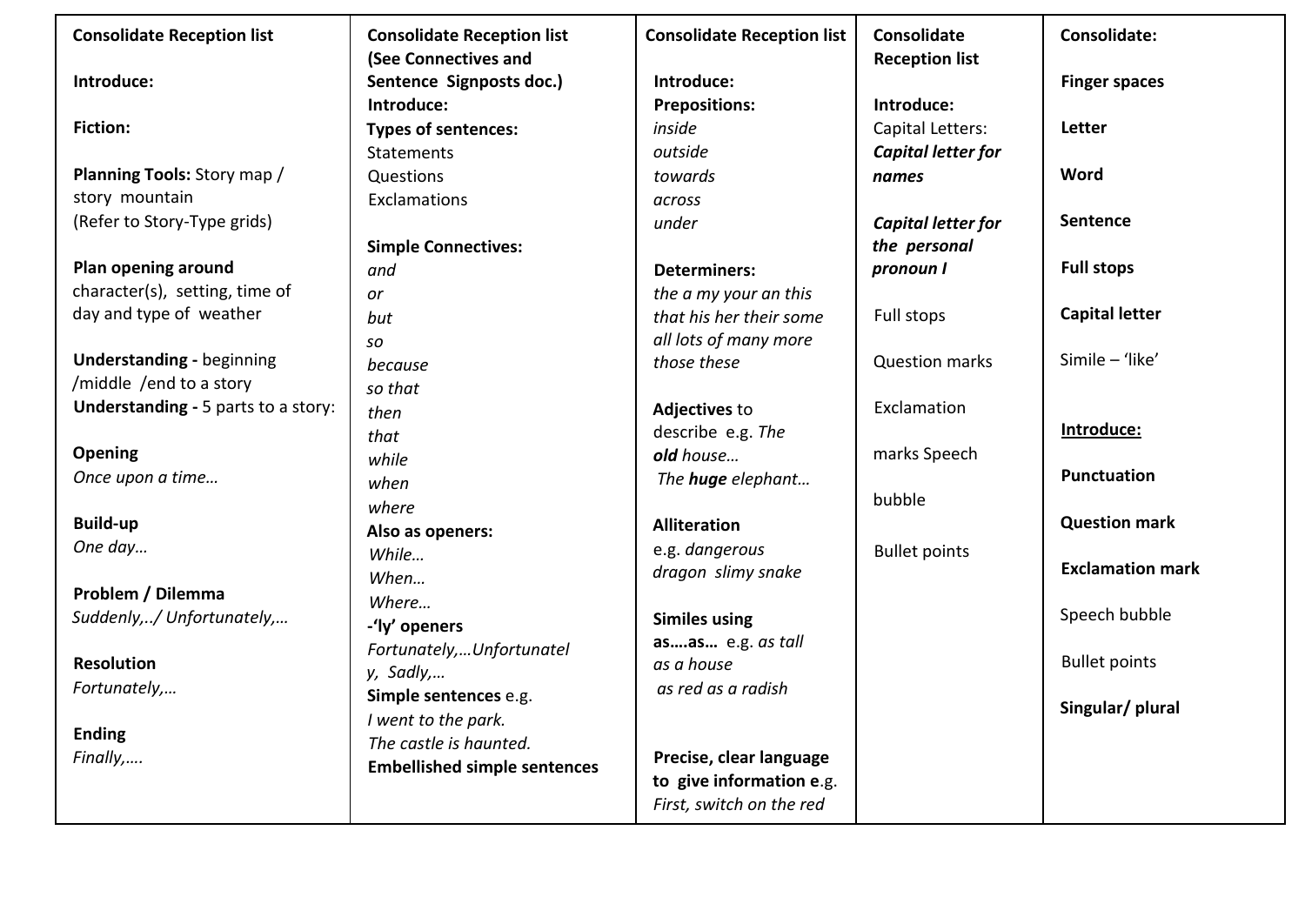| <b>Non-fiction:</b>                   | using adjectives e.g.             | button.                     | Adjective       |
|---------------------------------------|-----------------------------------|-----------------------------|-----------------|
| (Refer to Connectives and             | The giant had an enormous         | Next, wait for the          |                 |
| Sentence Signposts document for       | beard. Red squirrels enjoy eating | green light to flash        | Verbs           |
| <b>Introduction and Endings)</b>      | delicious nuts.                   |                             |                 |
|                                       |                                   |                             | Connective      |
| <b>Planning tools:</b>                | <b>Compound sentences using</b>   |                             |                 |
| text map / washing line               | connectives (coordinating         | Regular plural noun         | Alliteration    |
|                                       | conjunctions)                     | suffixes $-s$ or $-es$      |                 |
| <b>Heading</b>                        | and/or/ but/so e.g.               | (e.g. dog, dogs; wish,      | Simile $-$ 'as' |
|                                       | The children played on the        | wishes)                     |                 |
| <b>Introduction</b>                   | swings and slid down the slide.   |                             |                 |
| Opening factual statement             | Spiders can be small or they can  | <b>Suffixes</b> that can be |                 |
|                                       | be large.                         | added to verbs (e.g.        |                 |
| Middle section(s)                     | Charlie hid but Sally found him.  | helping, helped, helper)    |                 |
| Simple factual sentences around       | It was raining so they put on     |                             |                 |
| a them                                | their coats.                      | How the prefix un-          |                 |
|                                       |                                   | changes the meaning         |                 |
| <b>Bullet points for instructions</b> | <b>Complex sentences:</b>         | of verbs and                |                 |
|                                       | Use of 'who' (relative            | adjectives                  |                 |
| Labelled diagrams                     | clause) e.g.                      | (negation, e.g. unkind,     |                 |
|                                       | Once upon a time there was a      | or undoing, e.g. untie      |                 |
| <b>Ending</b>                         | little old woman who lived in a   | the boat)                   |                 |
| Concluding sentence                   | forest. There are many children   |                             |                 |
|                                       | who like to eat ice cream.        |                             |                 |
|                                       |                                   |                             |                 |
|                                       | 'Run' - Repetition for rhythm     |                             |                 |
|                                       | e.g. He walked and he walked      |                             |                 |
|                                       | and he walked.                    |                             |                 |
|                                       |                                   |                             |                 |
|                                       | <b>Repetition for description</b> |                             |                 |
|                                       | e.g.                              |                             |                 |
|                                       | a lean cat, a mean cat            |                             |                 |
|                                       | a green dragon, a fiery dragon    |                             |                 |
|                                       |                                   |                             |                 |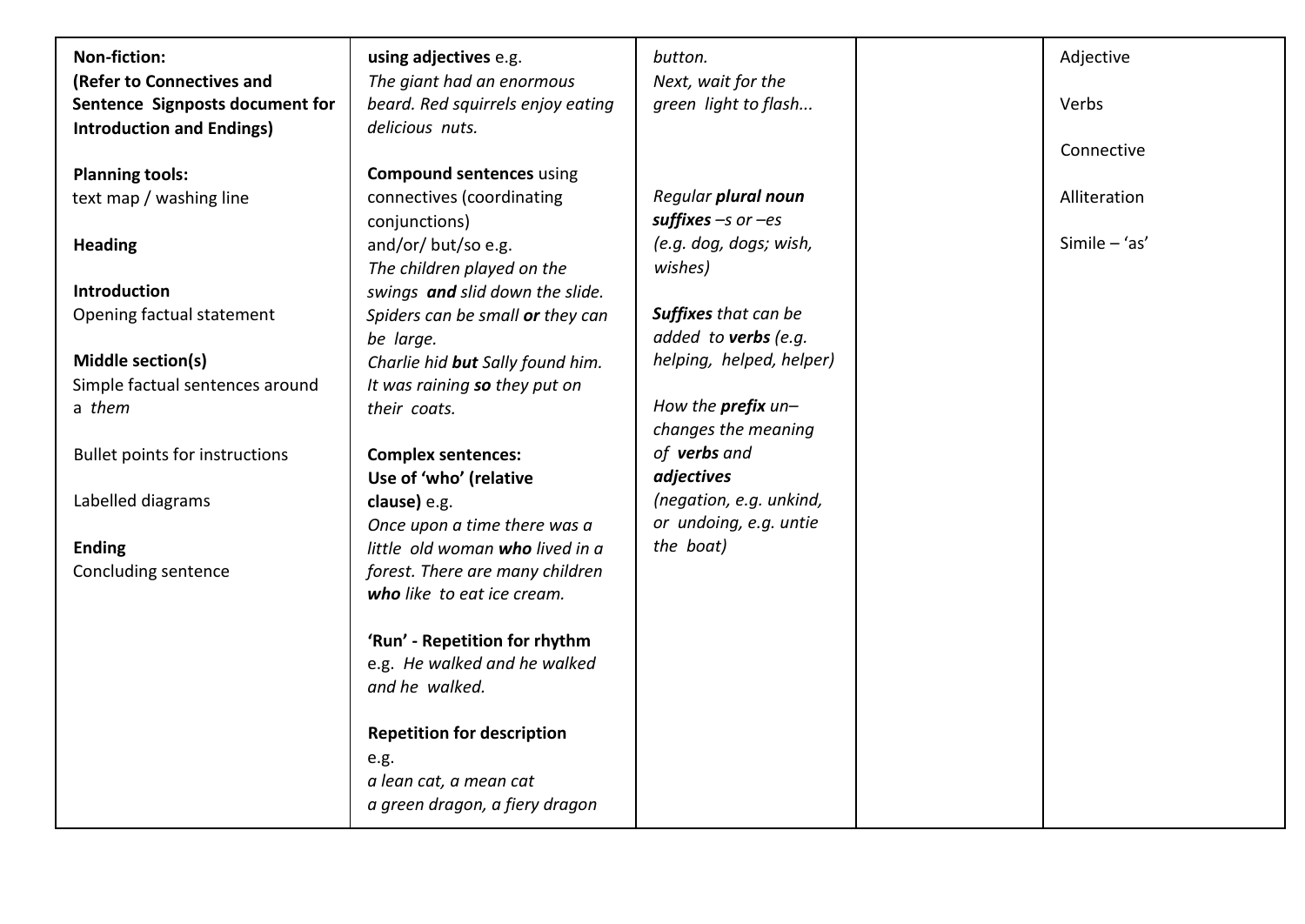| <b>Text Structure</b>                | <b>Sentence Construction</b>        | <b>Word Structure/Language</b> | <b>Punctuation</b>       | <b>Terminology</b>    |
|--------------------------------------|-------------------------------------|--------------------------------|--------------------------|-----------------------|
| <b>Consolidate Year 1 list</b>       | <b>Consolidate Year 1 list</b>      | <b>Consolidate Year 1</b>      | <b>Consolidate Year</b>  | Consolidate:          |
| Introduce:                           | Introduce:                          | list Introduce:                | 1 list                   |                       |
|                                      | (See Connectives and                |                                | Introduce:               | <b>Punctuation</b>    |
| <b>Fiction</b>                       | Sentence Signposts doc.)            | <b>Prepositions:</b>           |                          | • Finger spaces       |
| Secure use of planning tools: Story  |                                     | behind above along             | <b>Demarcate</b>         | • Letter              |
| map / story mountain / story grids/  | <b>Types of sentences:</b>          | before between after           | sentences:               | • Word                |
| 'Boxing up' grid                     | <b>Statements</b>                   |                                | Capital letters          | • Sentence            |
| (Refer to Story Types grids)         | Questions                           | <b>Alliteration</b>            |                          | • Full stops          |
|                                      | Exclamations                        | e.g. wicked witch              | Full stops               | • Capital letter      |
| Plan opening around character(s),    | Commands                            | slimy slugs                    |                          | • Question mark       |
| setting, time of day and type of     |                                     |                                | <b>Question marks</b>    | • Exclamation         |
| weather                              | -'ly' starters                      | Similes usinglike              |                          | mark                  |
|                                      | e.g. Usually, Eventually,           | e.g.                           | <b>Exclamation marks</b> | • Speech bubble       |
| Understanding 5 parts to a story     | Finally, Carefully, Slowly,         | like sizzling                  |                          | • Bullet points       |
| with more complex vocabulary         |                                     | sausages  hot like a           | <b>Commas to</b>         |                       |
|                                      | Vary openers to sentences           | fire                           | separate items in        | Singular/ plural      |
| Opening e.g.                         |                                     |                                | a list                   |                       |
| In a land far away                   | <b>Embellished simple sentences</b> | Two adjectives to              |                          | Adjective             |
| One cold but bright morning          | using: adjectives e.g. The boys     | describe the noun              | <b>Comma</b> after $-$   | Verb                  |
| Build-up e.g.                        | peeped inside the dark cave.        | e.g.                           | ly opener                | Connective            |
| Later that day                       | adverbs e.g. Tom ran quickly        | The scary, old woman           | e.g.                     | Alliteration          |
| Problem / Dilemma e.g.               | down the hill.                      | Squirrels have long,           | Fortunately,SI           | Simile - 'as'/ 'like' |
| To his amazement                     |                                     | bushy tails.                   | ow <i>ly</i> ,           |                       |
| Resolution e.g.                      | Secure use of compound              |                                |                          |                       |
| As soon as                           | sentences (Coordination) using      | <b>Adverbs for</b>             | <b>Speech bubbles</b>    |                       |
| Ending e.g.                          | connectives: and/ or / but / so     | description e.g.               | /speech marks            |                       |
| Luckily, Fortunately,                | (coordinating conjunctions)         | Snow fell gently and           | for direct               |                       |
|                                      |                                     | covered the cottage in         | speech                   | Introduce:            |
| Ending should be a section rather    | <b>Complex sentences</b>            | the wood.                      |                          |                       |
| than one final sentence e.g. suggest | (Subordination) using:              |                                | <b>Apostrophes to</b>    | Apostrophe            |
| how the main character is feeling in | Drop in a relative clause:          | <b>Adverbs for</b>             | mark                     | (contractions and     |
|                                      | who/which e.g.                      | information e.g.               | contracted               |                       |

## **Year 2**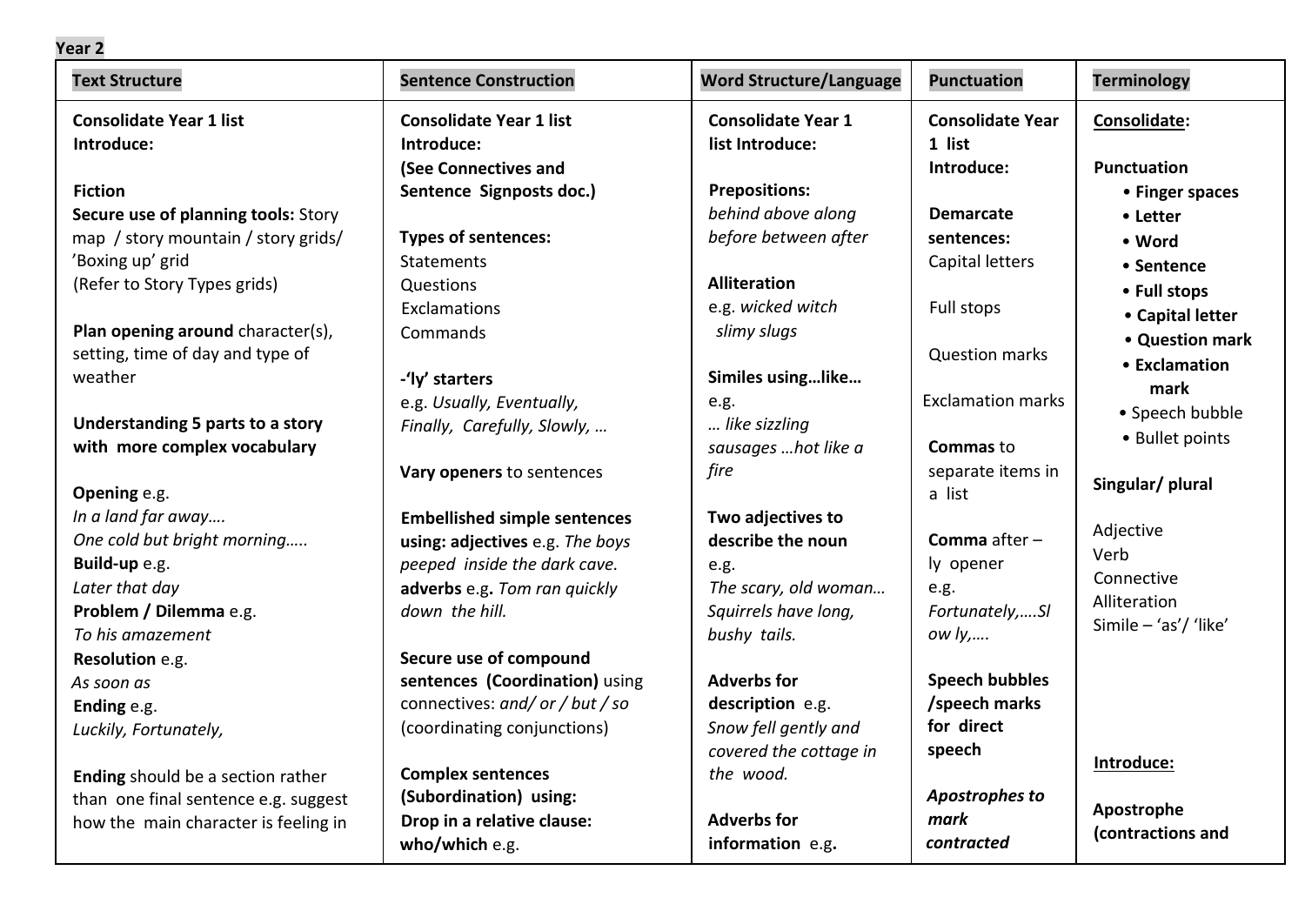| the final situation. | Lift the pot carefully onto | forms in<br>spelling e.g.<br>$don't, can't$ | singular possession) |
|----------------------|-----------------------------|---------------------------------------------|----------------------|
|                      |                             |                                             |                      |
|                      |                             |                                             |                      |
|                      |                             |                                             |                      |
|                      |                             |                                             |                      |
|                      |                             |                                             |                      |
|                      |                             |                                             |                      |
|                      |                             |                                             |                      |
|                      |                             |                                             |                      |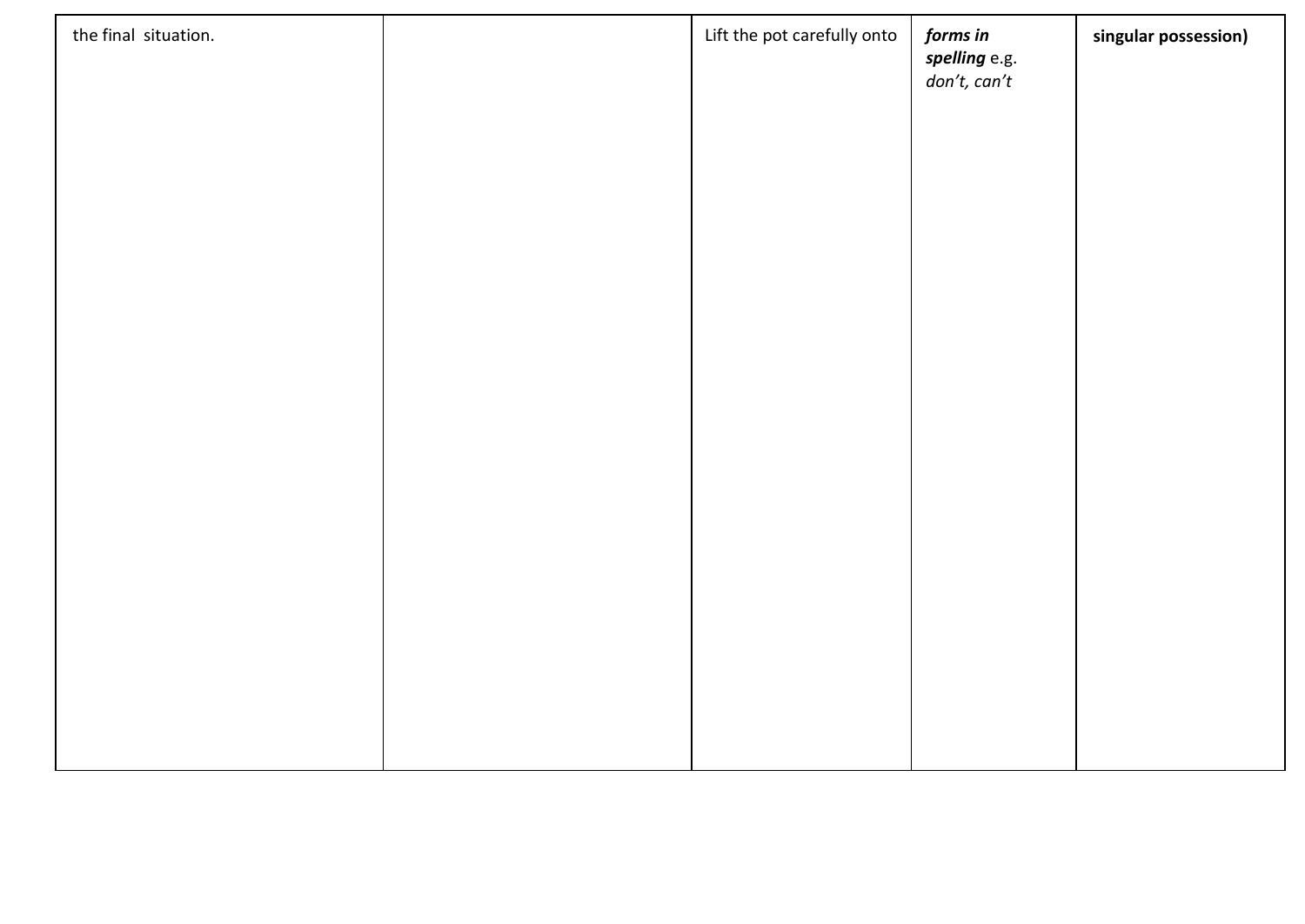| <b>Non-Fiction</b><br>Sam, who was lost, sat down<br><b>Commas</b> for<br>the tray.<br><b>Apostrophes to</b><br>(Refer to Connectives and<br>and cried.<br>The river quickly<br>mark singular<br>Sentence Signposts document for<br>flooded the town.<br>possession e.g.<br>the cat's name<br><b>Introduction and Endings)</b><br>The Vikings, who came from<br>marks'<br><b>Generalisers for</b><br>Scandinavia, invaded Scotland.<br>Introduce:<br>information, e.g.<br>The Fire of London, which started<br>Secure use of planning tools: Text<br>Most dogs<br><b>Suffix</b><br>map / washing line / 'Boxing -up' grid<br>in Pudding Lane, spread quickly.<br>Some cats<br>Introduction:<br>Verb / adverb<br><b>Additional subordinating</b><br>Heading<br>Formation of nouns<br>Hook to engage reader<br>conjunctions:<br>using suffixes such as $-$<br><b>Statement</b><br>what/while/when/where/<br>Factual statement / definition<br>ness, -er<br>question<br>because/ then/so that/ if/to/until<br>Opening question<br>exclamation<br>e.g. While the animals were<br>Formation of adjectives<br>munching breakfast, two visitors<br>Middle section(s)<br>using suffixes such as $-$<br>arrived<br>Group related ideas / facts into | description 'Speech          |
|--------------------------------------------------------------------------------------------------------------------------------------------------------------------------------------------------------------------------------------------------------------------------------------------------------------------------------------------------------------------------------------------------------------------------------------------------------------------------------------------------------------------------------------------------------------------------------------------------------------------------------------------------------------------------------------------------------------------------------------------------------------------------------------------------------------------------------------------------------------------------------------------------------------------------------------------------------------------------------------------------------------------------------------------------------------------------------------------------------------------------------------------------------------------------------------------------------------------------------------------|------------------------------|
|                                                                                                                                                                                                                                                                                                                                                                                                                                                                                                                                                                                                                                                                                                                                                                                                                                                                                                                                                                                                                                                                                                                                                                                                                                            |                              |
|                                                                                                                                                                                                                                                                                                                                                                                                                                                                                                                                                                                                                                                                                                                                                                                                                                                                                                                                                                                                                                                                                                                                                                                                                                            |                              |
|                                                                                                                                                                                                                                                                                                                                                                                                                                                                                                                                                                                                                                                                                                                                                                                                                                                                                                                                                                                                                                                                                                                                                                                                                                            |                              |
|                                                                                                                                                                                                                                                                                                                                                                                                                                                                                                                                                                                                                                                                                                                                                                                                                                                                                                                                                                                                                                                                                                                                                                                                                                            |                              |
|                                                                                                                                                                                                                                                                                                                                                                                                                                                                                                                                                                                                                                                                                                                                                                                                                                                                                                                                                                                                                                                                                                                                                                                                                                            |                              |
|                                                                                                                                                                                                                                                                                                                                                                                                                                                                                                                                                                                                                                                                                                                                                                                                                                                                                                                                                                                                                                                                                                                                                                                                                                            |                              |
|                                                                                                                                                                                                                                                                                                                                                                                                                                                                                                                                                                                                                                                                                                                                                                                                                                                                                                                                                                                                                                                                                                                                                                                                                                            |                              |
|                                                                                                                                                                                                                                                                                                                                                                                                                                                                                                                                                                                                                                                                                                                                                                                                                                                                                                                                                                                                                                                                                                                                                                                                                                            |                              |
|                                                                                                                                                                                                                                                                                                                                                                                                                                                                                                                                                                                                                                                                                                                                                                                                                                                                                                                                                                                                                                                                                                                                                                                                                                            |                              |
|                                                                                                                                                                                                                                                                                                                                                                                                                                                                                                                                                                                                                                                                                                                                                                                                                                                                                                                                                                                                                                                                                                                                                                                                                                            |                              |
|                                                                                                                                                                                                                                                                                                                                                                                                                                                                                                                                                                                                                                                                                                                                                                                                                                                                                                                                                                                                                                                                                                                                                                                                                                            |                              |
|                                                                                                                                                                                                                                                                                                                                                                                                                                                                                                                                                                                                                                                                                                                                                                                                                                                                                                                                                                                                                                                                                                                                                                                                                                            |                              |
|                                                                                                                                                                                                                                                                                                                                                                                                                                                                                                                                                                                                                                                                                                                                                                                                                                                                                                                                                                                                                                                                                                                                                                                                                                            |                              |
|                                                                                                                                                                                                                                                                                                                                                                                                                                                                                                                                                                                                                                                                                                                                                                                                                                                                                                                                                                                                                                                                                                                                                                                                                                            | <b>Command (Bossy verbs)</b> |
|                                                                                                                                                                                                                                                                                                                                                                                                                                                                                                                                                                                                                                                                                                                                                                                                                                                                                                                                                                                                                                                                                                                                                                                                                                            |                              |
|                                                                                                                                                                                                                                                                                                                                                                                                                                                                                                                                                                                                                                                                                                                                                                                                                                                                                                                                                                                                                                                                                                                                                                                                                                            | Tense (past,                 |
| During the Autumn, when the<br>ful, -less<br>sections Sub headings to introduce                                                                                                                                                                                                                                                                                                                                                                                                                                                                                                                                                                                                                                                                                                                                                                                                                                                                                                                                                                                                                                                                                                                                                            | present, future) ie          |
| weather is cold, the leaves fall off<br>sentences /sections<br>not in bold                                                                                                                                                                                                                                                                                                                                                                                                                                                                                                                                                                                                                                                                                                                                                                                                                                                                                                                                                                                                                                                                                                                                                                 |                              |
| (A fuller list of suffixes<br>the trees.<br>Use of lists $-$ what is needed / lists                                                                                                                                                                                                                                                                                                                                                                                                                                                                                                                                                                                                                                                                                                                                                                                                                                                                                                                                                                                                                                                                                                                                                        |                              |
| can be found in the<br>Adjective / noun<br>of steps to be taken Bullet points for                                                                                                                                                                                                                                                                                                                                                                                                                                                                                                                                                                                                                                                                                                                                                                                                                                                                                                                                                                                                                                                                                                                                                          |                              |
| Use long and short sentences:<br>spelling appendix.)<br>facts Diagrams Ending Make final                                                                                                                                                                                                                                                                                                                                                                                                                                                                                                                                                                                                                                                                                                                                                                                                                                                                                                                                                                                                                                                                                                                                                   |                              |
| Long sentences to add description<br>Noun phrases<br>comment to reader                                                                                                                                                                                                                                                                                                                                                                                                                                                                                                                                                                                                                                                                                                                                                                                                                                                                                                                                                                                                                                                                                                                                                                     |                              |
| Use of the suffixes -er<br>information. Use short<br>or<br>Extra tips! / Did-you-know? facts /                                                                                                                                                                                                                                                                                                                                                                                                                                                                                                                                                                                                                                                                                                                                                                                                                                                                                                                                                                                                                                                                                                                                             |                              |
| and -est to form<br>sentences for emphasis.<br>Generalisers                                                                                                                                                                                                                                                                                                                                                                                                                                                                                                                                                                                                                                                                                                                                                                                                                                                                                                                                                                                                                                                                                                                                                                                |                              |
| True or false?<br>comparisons of                                                                                                                                                                                                                                                                                                                                                                                                                                                                                                                                                                                                                                                                                                                                                                                                                                                                                                                                                                                                                                                                                                                                                                                                           |                              |
| <b>Expanded noun phrases</b><br>adjectives and adverbs<br>The consistent use of present                                                                                                                                                                                                                                                                                                                                                                                                                                                                                                                                                                                                                                                                                                                                                                                                                                                                                                                                                                                                                                                                                                                                                    |                              |
| e.g. lots of people, plenty of<br>tense versus past tense                                                                                                                                                                                                                                                                                                                                                                                                                                                                                                                                                                                                                                                                                                                                                                                                                                                                                                                                                                                                                                                                                                                                                                                  |                              |
| food<br>throughout texts                                                                                                                                                                                                                                                                                                                                                                                                                                                                                                                                                                                                                                                                                                                                                                                                                                                                                                                                                                                                                                                                                                                                                                                                                   |                              |
| List of 3 for description                                                                                                                                                                                                                                                                                                                                                                                                                                                                                                                                                                                                                                                                                                                                                                                                                                                                                                                                                                                                                                                                                                                                                                                                                  |                              |
| e.g. He wore old shoes, a dark<br>Use of the continuous form of verbs                                                                                                                                                                                                                                                                                                                                                                                                                                                                                                                                                                                                                                                                                                                                                                                                                                                                                                                                                                                                                                                                                                                                                                      |                              |
| cloak and a red hat.<br>in the present and past tense to                                                                                                                                                                                                                                                                                                                                                                                                                                                                                                                                                                                                                                                                                                                                                                                                                                                                                                                                                                                                                                                                                                                                                                                   |                              |
| mark actions in progress (e.g. she is                                                                                                                                                                                                                                                                                                                                                                                                                                                                                                                                                                                                                                                                                                                                                                                                                                                                                                                                                                                                                                                                                                                                                                                                      |                              |
| African elephants have long<br>drumming, he was shouting)                                                                                                                                                                                                                                                                                                                                                                                                                                                                                                                                                                                                                                                                                                                                                                                                                                                                                                                                                                                                                                                                                                                                                                                  |                              |
| trunks, curly tusks and large                                                                                                                                                                                                                                                                                                                                                                                                                                                                                                                                                                                                                                                                                                                                                                                                                                                                                                                                                                                                                                                                                                                                                                                                              |                              |
| ears.                                                                                                                                                                                                                                                                                                                                                                                                                                                                                                                                                                                                                                                                                                                                                                                                                                                                                                                                                                                                                                                                                                                                                                                                                                      |                              |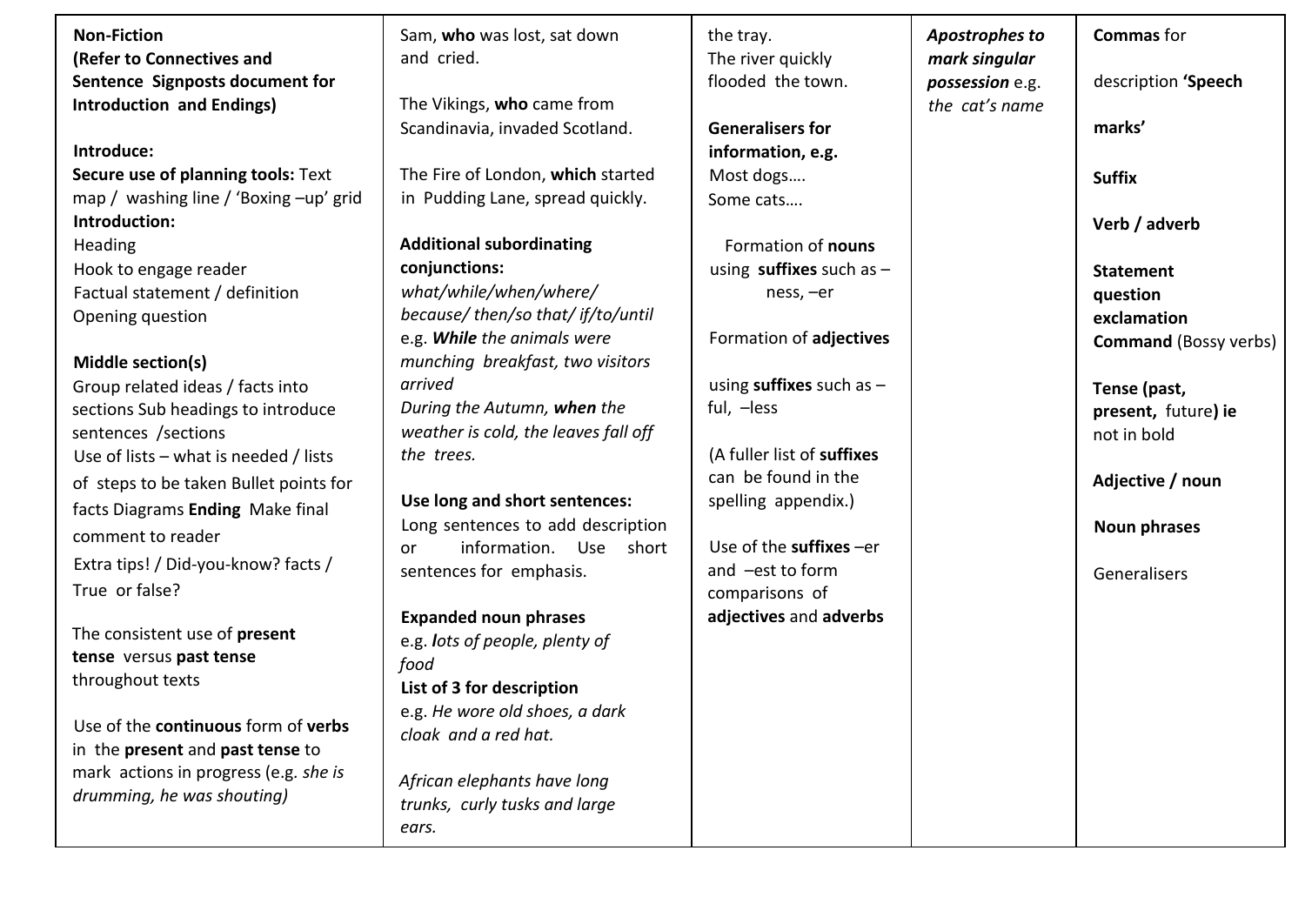| Year          |              |                  |                 |                     |
|---------------|--------------|------------------|-----------------|---------------------|
| <b>Text S</b> | Construction | Word<br>Language | Punct<br>uation | יפסוסו<br><u>о.</u> |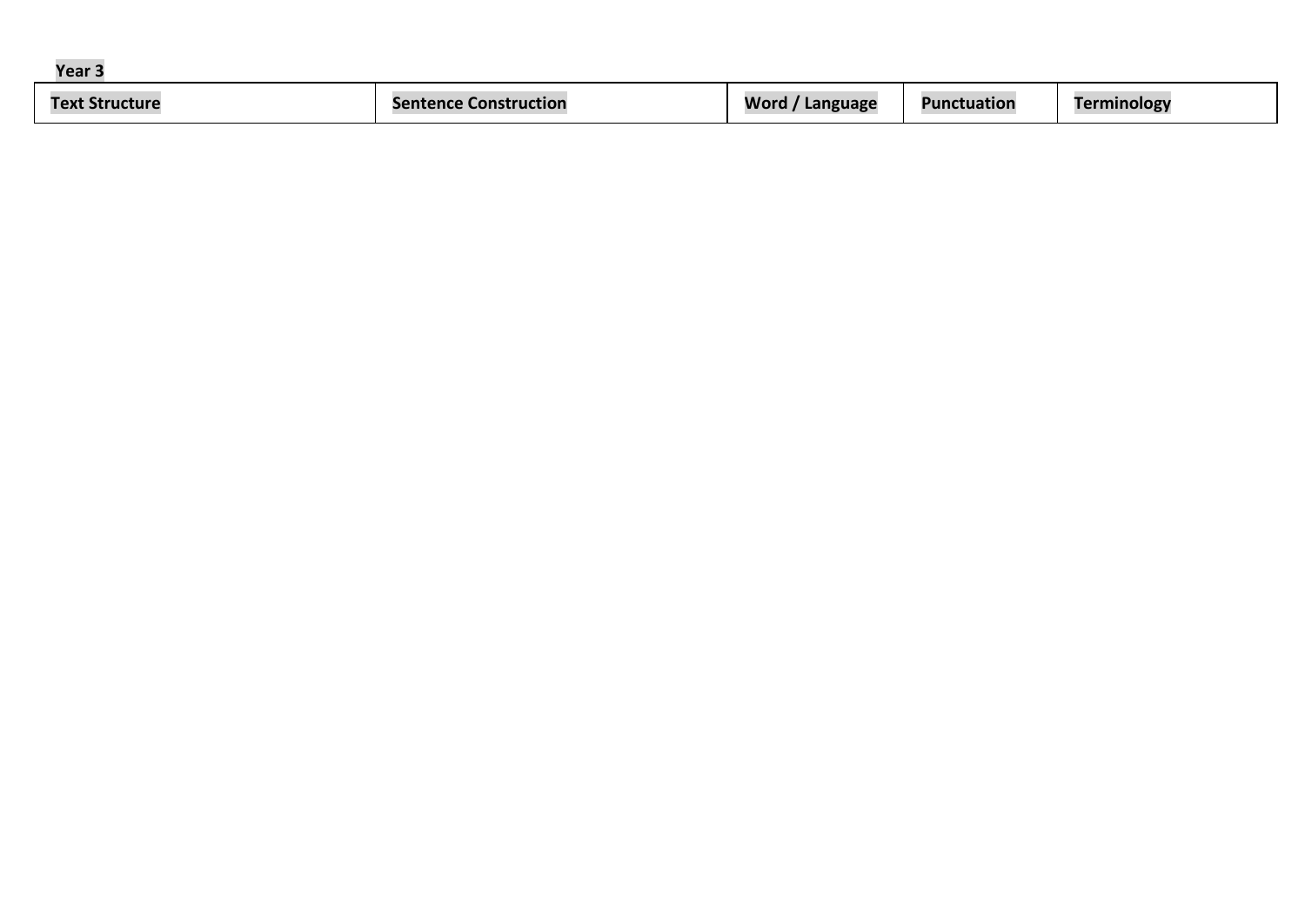| <b>Consolidate Year 2 list</b>             | <b>Consolidate Year 2 list</b>            | Consolidate           | Consolidate        | Consolidate:          |
|--------------------------------------------|-------------------------------------------|-----------------------|--------------------|-----------------------|
| Introduce:                                 | Introduce:                                | Year 2 list           | Year 2 list        |                       |
|                                            |                                           |                       | Introduce:         | <b>Punctuation</b>    |
| <b>Fiction</b>                             | Vary long and short sentences:            | Introduce:            |                    | • Finger spaces       |
| Secure use of planning tools:              | Long sentences to add description         |                       | Colon before a     | • Letter              |
| Story map / story mountain / story         | or information.                           | <b>Prepositions</b>   | list e.g. What     | • Word                |
| grids / 'Boxing-up' grid                   | Short sentences for emphasis and          | Next to by the side   | you need:          | • Sentence            |
| (Refer to Story-Type grids)                | making key points e.g.                    | οf                    |                    | • Statement           |
|                                            | Sam was really unhappy.                   | In front of           | <b>Ellipses to</b> | question              |
| Plan opening around character(s),          | Visit the farm now.                       | during through        | keep the           | exclamation           |
| setting, time of day and type of weather   |                                           | throughout            | reader             | Command               |
|                                            | <b>Embellished simple sentences:</b>      | because of            | hanging on         | • Full stops          |
| Paragraphs to organise ideas into          | Adverb starters to add detail e.g.        |                       |                    | • Capital letter      |
| each story part                            | Carefully, she crawled along the floor of | <b>Powerful verbs</b> | Secure use of      | • Question mark       |
|                                            | the cave                                  | e.g. stare,           | inverted           | • Exclamation mark    |
| <b>Extended vocabulary to introduce 5</b>  | Amazingly, small insects can              | tremble, slither      | commas for         | • Speech bubble       |
| story parts:                               | Adverbial phrases used as a 'where',      |                       | direct speech      | • 'Speech marks'      |
| Introduction - should include detailed     | 'when' or 'how' starter (fronted          | <b>Boastful</b>       |                    | • Bullet points       |
| description of setting or characters       | adverbials) A few days ago, we            | Language e.g.         | Use of             | • Apostrophe          |
| Build-up-build in some suspense            | discovered a hidden box.                  | magnificent,          | commas             | (contractions only)   |
| towards the problem or dilemma             | At the back of the eye, is the            | unbelievable,         | after fronted      | • Commas for          |
| Problem / Dilemma -include detail          | retina. In a strange way, he              | exciting!             | adverbials         | sentence of 3 -       |
| of actions / dialogue                      | looked at me.                             |                       | (e.g. Later        | description           |
| <b>Resolution - should link with the</b>   | Prepositional phrases to place the        | More specific /       | that day, I        |                       |
| problem Ending - clear ending should       | action: on the mat; behind the tree, in   | technical             | heard the bad      | Singular/ plural      |
| link back to the start, show how the       | the air                                   | vocabulary to add     | news.)             | <b>Suffix</b>         |
| character is feeling, how the character    |                                           | detail                |                    |                       |
| or situation has changed from the          | <b>Compound sentences</b>                 | e.g.                  |                    | Adjective / noun /    |
| beginning.                                 | (Coordination) using connectives:         | A few dragons         |                    | Noun phrases Verb /   |
|                                            | and/or/but/so/for/nor/yet                 | of this variety       |                    | adverb                |
| <b>Non-Fiction</b>                         | (coordinating conjunctions)               | can                   |                    |                       |
| (Refer to Connectives and Sentence         |                                           | breathe on any        |                    | Bossy verbs           |
| <b>Signposts document for Introduction</b> | Develop complex sentences                 | creature and turn     |                    | Tense (past, present, |
| and                                        | (Subordination) with range of             | it to stone           |                    |                       |
|                                            |                                           | immediately.          |                    |                       |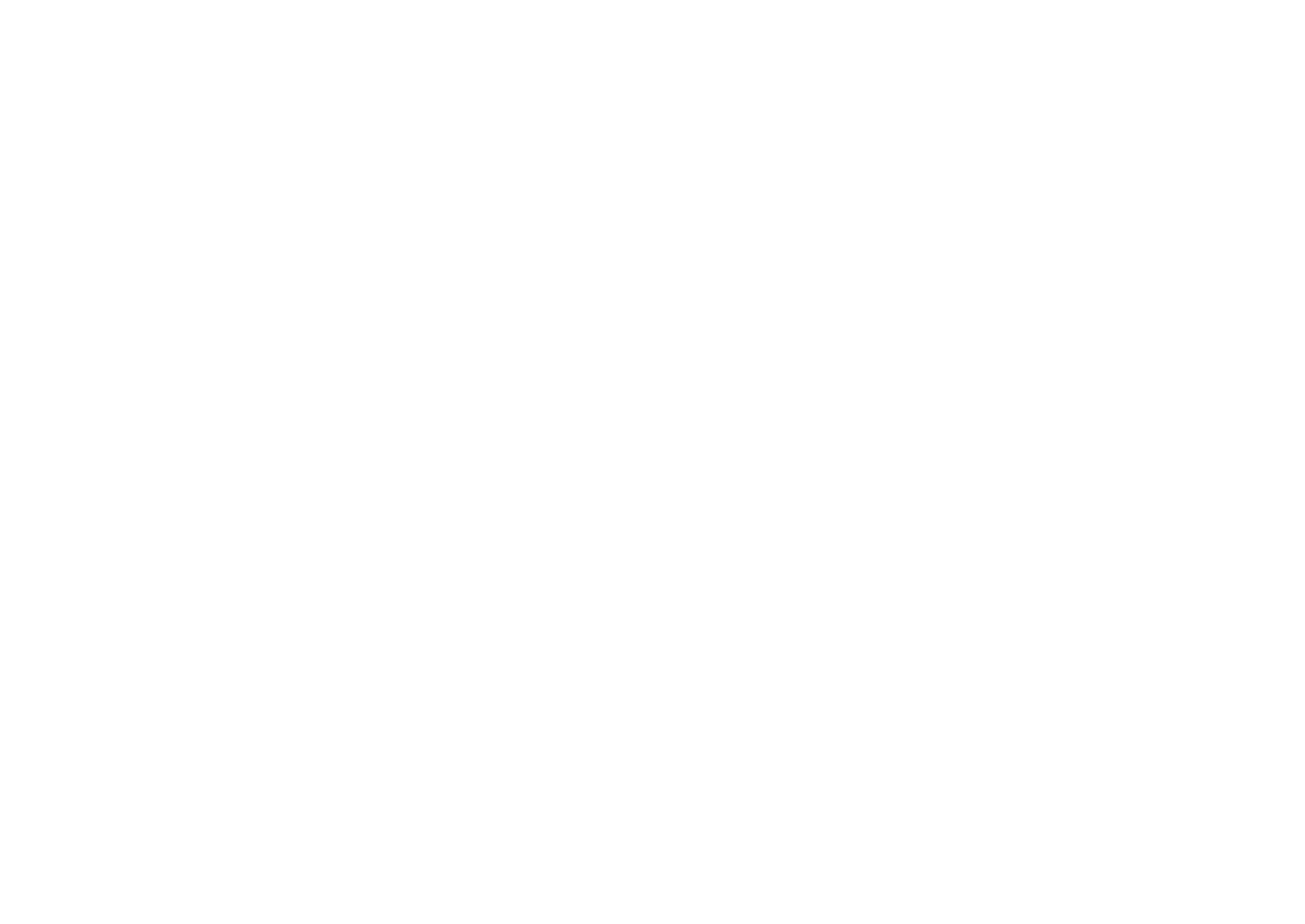| Endings)<br>Introduce:<br>Secure use of planning tools:<br>e.g. Text map, washing line, 'Boxing -<br>up' grid, story grids<br>Paragraphs to organise ideas around<br>a theme<br>Introduction<br>Develop hook to introduce and<br>tempt reader in e.g.<br>Who? What? Where?<br>Why? When? How?<br><b>Middle Section(s)</b><br>Group related ideas /facts into<br>paragraphs Sub headings to introduce<br>sections / paragraphs<br>Topic sentences to introduce<br>paragraphs Lists of steps to be taken<br>Bullet points for facts Flow diagram<br><b>Develop Ending Personal response</b><br>Extra | subordinating conjunctions<br>(See Connectives and Sentence<br>Signposts doc.)<br>-'ing' clauses as starters e.g.<br>Sighing, the boy finished his<br>homework. Grunting, the pig lay<br>down to sleep.<br>Drop in a relative clause using:<br>who/whom/which/whose/<br>that e.g.<br>The girl, whom I remember,<br>had long black hair.<br>The boy, whose name is George, thinks he<br>is very brave.<br>The Clifton Suspension bridge, which<br>was finished in 1864, is a popular<br>tourist attraction.<br>Sentence of 3 for description e.g.<br>The cottage was almost invisible, hiding<br>under a thick layer of snow and glistening | Drops of rain<br>pounded on the<br>corrugated, tin roof.<br><b>Nouns formed</b><br>from prefixes<br>e.g. auto<br>superanti<br><b>Word Families</b><br>based on<br>common words<br>e.g. teacher $-$<br>teach, beauty-<br>beautiful<br><b>Use</b><br>0f<br>determiners a or<br>an according to<br>whether<br>next<br>word begins with<br>a vowel e.g. a | future)<br>Connective<br>Generalisers<br>Alliteration<br>Simile $-$ 'as'/ 'like'<br>Introduce:<br>• Word family<br>• Conjunction<br>• Adverb<br>• Preposition<br>• Direct speech<br>• Inverted commas<br>• Prefix<br><b>Consonant/Vowel</b><br>• Clause<br>• Subordinate<br>clause<br>• Determiner |
|----------------------------------------------------------------------------------------------------------------------------------------------------------------------------------------------------------------------------------------------------------------------------------------------------------------------------------------------------------------------------------------------------------------------------------------------------------------------------------------------------------------------------------------------------------------------------------------------------|--------------------------------------------------------------------------------------------------------------------------------------------------------------------------------------------------------------------------------------------------------------------------------------------------------------------------------------------------------------------------------------------------------------------------------------------------------------------------------------------------------------------------------------------------------------------------------------------------------------------------------------------|-------------------------------------------------------------------------------------------------------------------------------------------------------------------------------------------------------------------------------------------------------------------------------------------------------------------------------------------------------|----------------------------------------------------------------------------------------------------------------------------------------------------------------------------------------------------------------------------------------------------------------------------------------------------|
| information / reminders e.g.<br>Information boxes/ Five Amazing<br>Facts<br>Wow comment<br>Use of the perfect form of verbs to<br>mark relationships of time and cause<br>e.g. I have written it down so I can check<br>what it said. Use of present perfect<br>instead of simple past. He has left his<br>hat behind, as opposed to He left his hat<br>behind.                                                                                                                                                                                                                                    | in the sunlight.<br>Rainbow dragons are covered with many<br>different coloured scales, have enormous,<br>red eyes and swim on the surface of the<br>water.<br>Pattern of 3 for persuasion e.g.<br>Visit, Swim, Enjoy!<br>Topic sentences to introduce non-<br>fiction paragraphs e.g.<br>Dragons are found across the<br>world. Dialogue-powerful                                                                                                                                                                                                                                                                                         | rock, an open box                                                                                                                                                                                                                                                                                                                                     | • Synonyms<br>• Relative clause<br>• Relative pronoun<br>· Imperative<br>• Colon for<br>instructions                                                                                                                                                                                               |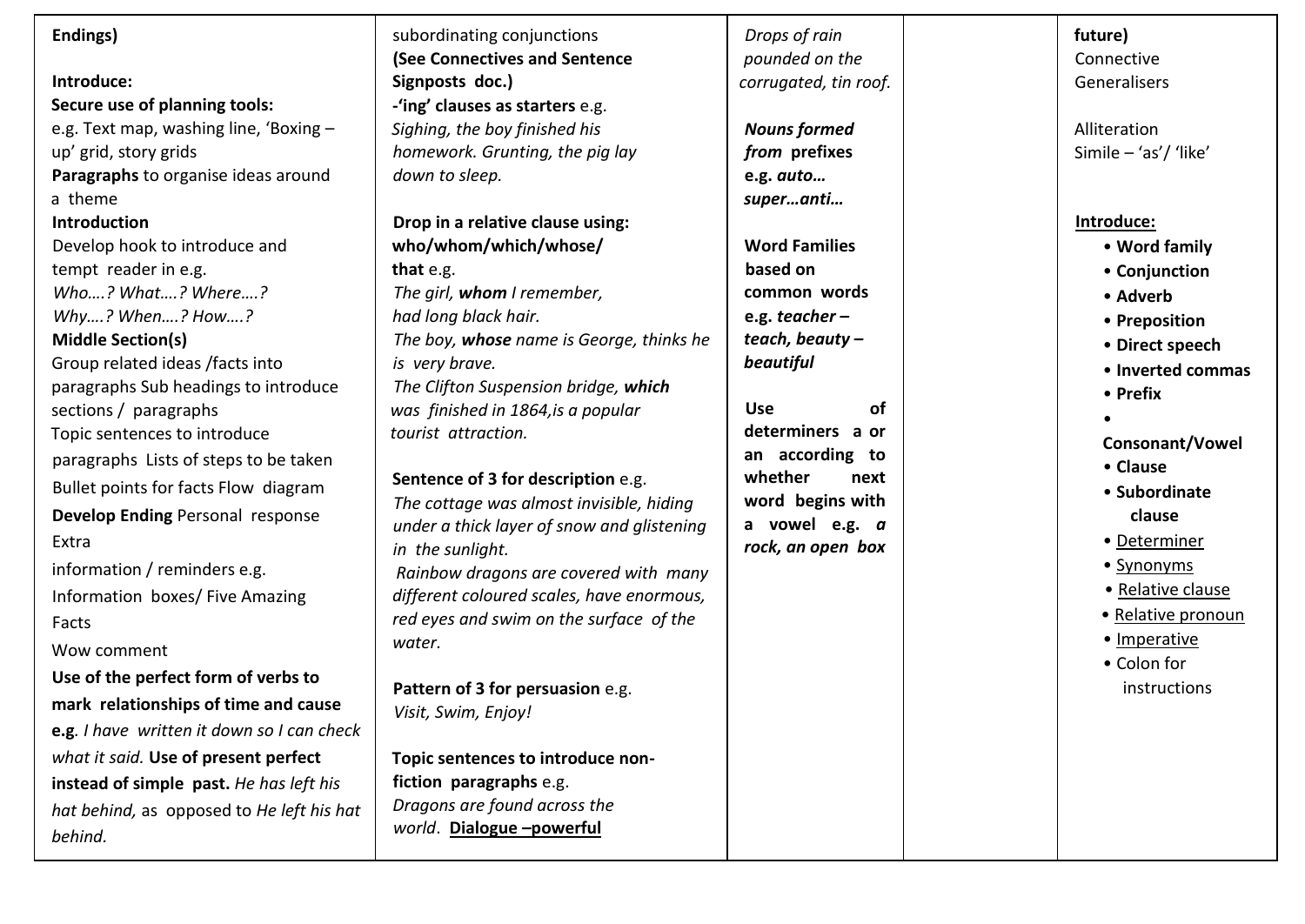| speech verb<br>e.g. "Hello," she whispered. |  |  |
|---------------------------------------------|--|--|
|                                             |  |  |
|                                             |  |  |
|                                             |  |  |
|                                             |  |  |
|                                             |  |  |
|                                             |  |  |
|                                             |  |  |
|                                             |  |  |
|                                             |  |  |
|                                             |  |  |
|                                             |  |  |
|                                             |  |  |
|                                             |  |  |
|                                             |  |  |
|                                             |  |  |
|                                             |  |  |
|                                             |  |  |
|                                             |  |  |
|                                             |  |  |
|                                             |  |  |
|                                             |  |  |
|                                             |  |  |
|                                             |  |  |
|                                             |  |  |
|                                             |  |  |
|                                             |  |  |
|                                             |  |  |
|                                             |  |  |
|                                             |  |  |
|                                             |  |  |
|                                             |  |  |
|                                             |  |  |
|                                             |  |  |
|                                             |  |  |
|                                             |  |  |
|                                             |  |  |
|                                             |  |  |
|                                             |  |  |
|                                             |  |  |
|                                             |  |  |
|                                             |  |  |
|                                             |  |  |
|                                             |  |  |
|                                             |  |  |
|                                             |  |  |
|                                             |  |  |
|                                             |  |  |
|                                             |  |  |
|                                             |  |  |
|                                             |  |  |
|                                             |  |  |
|                                             |  |  |
|                                             |  |  |
|                                             |  |  |
|                                             |  |  |
|                                             |  |  |
|                                             |  |  |
|                                             |  |  |
|                                             |  |  |
|                                             |  |  |
|                                             |  |  |
|                                             |  |  |
|                                             |  |  |
|                                             |  |  |
|                                             |  |  |
|                                             |  |  |
|                                             |  |  |
|                                             |  |  |
|                                             |  |  |
|                                             |  |  |
|                                             |  |  |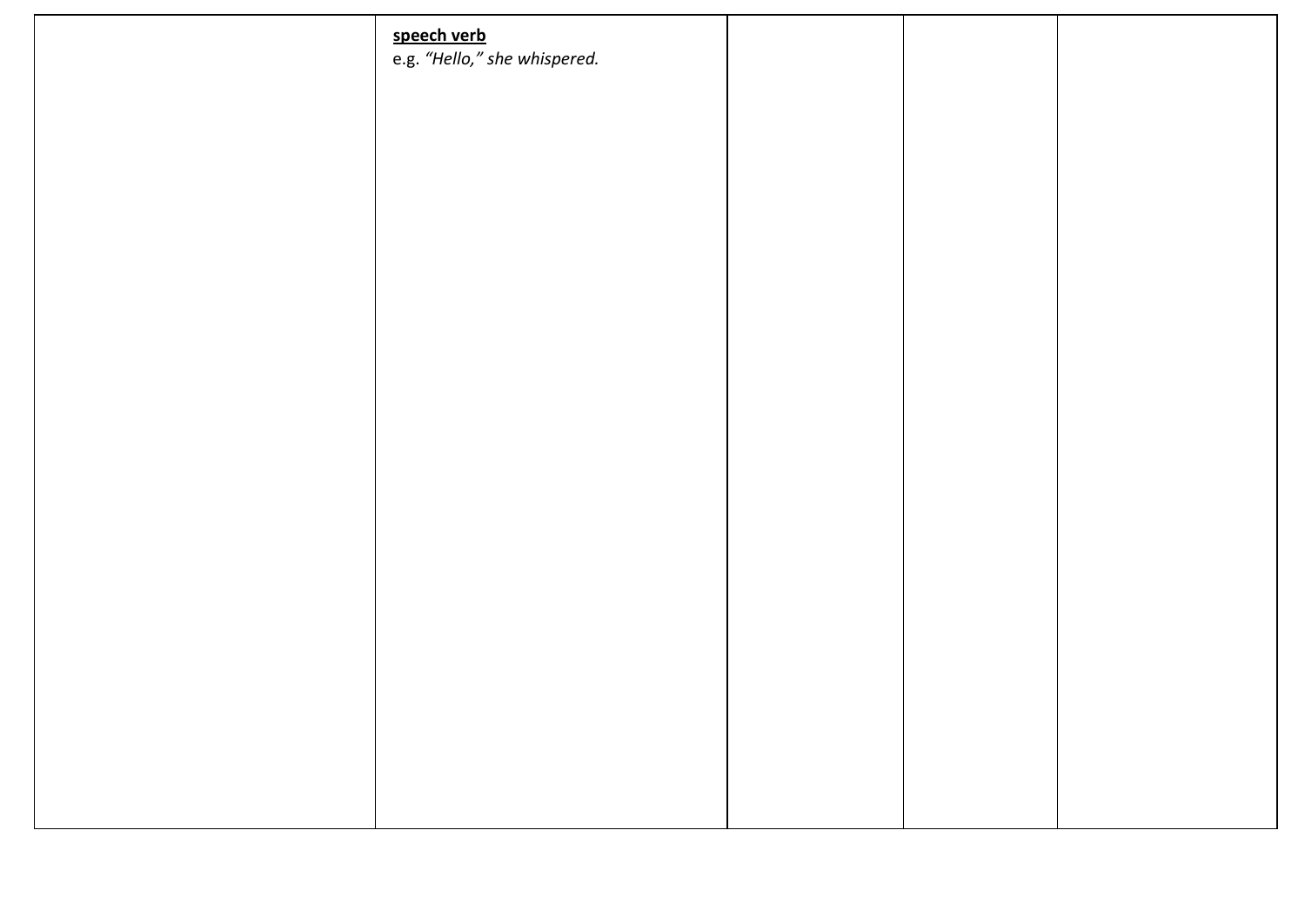| Year 4 |  |
|--------|--|
|--------|--|

| <b>Text Structure</b> | <b>Sentence Construction</b> | Word                   | <b>Punctuation</b> | Terminology |
|-----------------------|------------------------------|------------------------|--------------------|-------------|
|                       |                              | Structure/<br>Language |                    |             |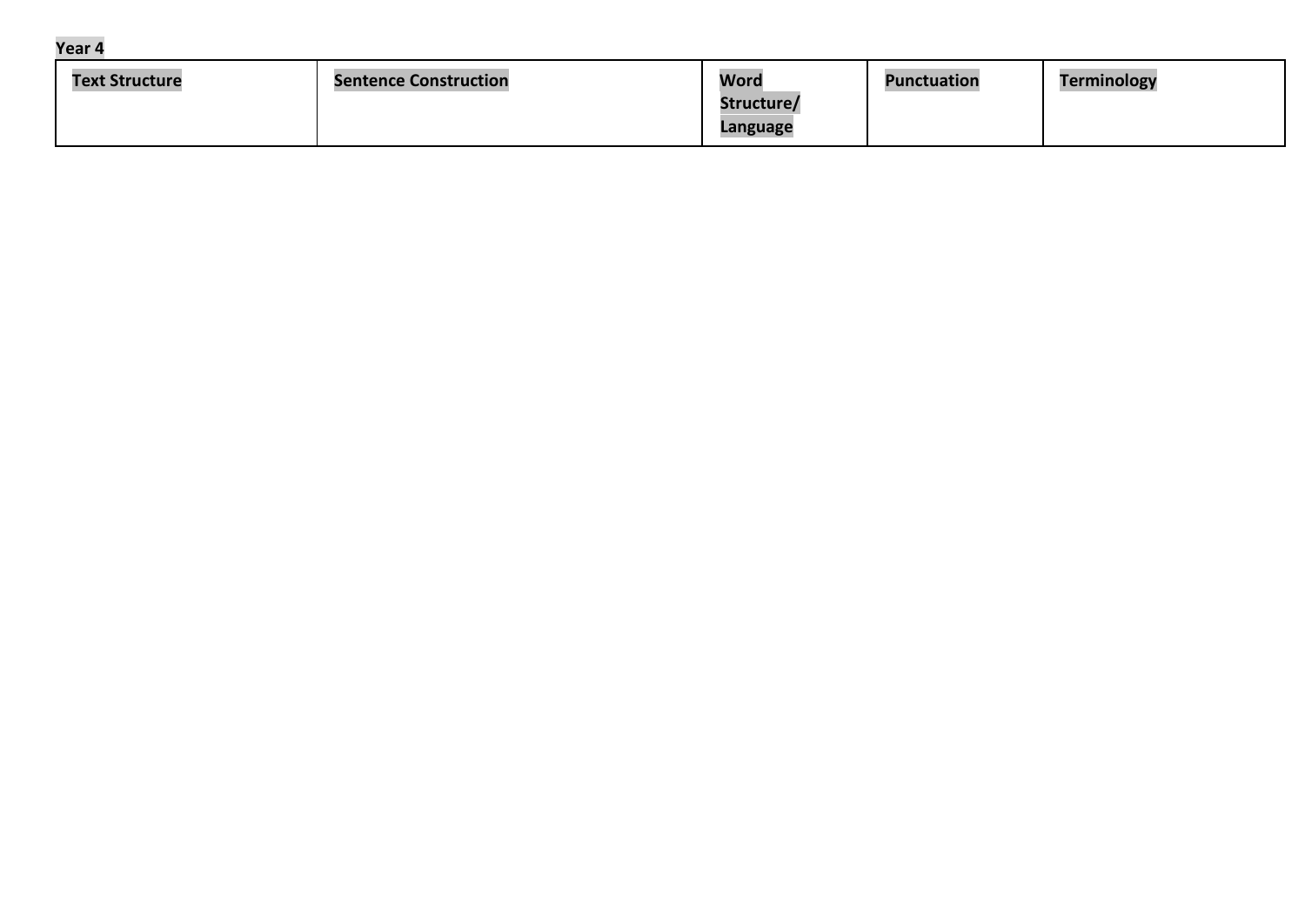## **Consolidate Year 3 list**

**Introduce: Secure use of planning tools:**  e.g. story map /story mountain /story grids /'Boxing-up' grids (Refer to Story Types grids)

**Plan opening using:**  Description /action

### **Paragraphs:**

to organise each part of story to indicate a change in place or jump in time

Build in suspense writing to introduce the dilemma

**Developed 5 parts to story Introduction Build-up Problem / Dilemma Resolution Ending** 

Clear distinction between resolution and ending. Ending should include reflection on events or the characters.

## **Consolidate Year 3 list**

**Introduce: Standard English for verb inflections instead of local spoken forms** 

**Long and short sentences: Long sentences** to enhance description or information

**Short sentences** to move events on quickly e.g. *It was midnight. It's great fun.* 

**Start with a simile**  e.g. *As curved as a ball, the moon shone brightly in the night sky. Like a wailing cat, the ambulance screamed down the road.* 

**Secure use of simple / embellished simple sentences** 

**Secure use of compound sentences (Coordination**) using coordinating conjunction *and / or / but / so / for / nor / yet (coordinating conjunctions)* 

**Develop complex sentences: (Subordination) Main and subordinate clauses** with range of

## **Consolidate Year 3 list Introduce: Prepositions**  *at underneath since towards beneath beyond*

**Conditionals**  *could, should, would* 

**Comparative**  and **superlative**  adjectives e.g. *small…smaller… sm allest good…better…best* 

**Proper nouns** refers to a particular person or thing e.g. *Monday, Jessica, October, England* 

**The grammatical difference**

## **Consolidate Year 3 list**

**Introduce: Commas** to mark clauses and to mark off fronted adverbials

**Full punctuation for direct speech:**  Each new speaker on a new line Comma between direct speech and reporting clause e.g. *"It's late," gasped Cinderella!* 

**Apostrophes** to mark singular and **plural possession**  (e.g. *the girl's name, the boys' boots)* as opposed to s to mark a plural

#### **Consolidate:**

#### **Punctuation**

- Finger spaces
- **Letter**
- **Word**
- **Sentence**
- **Statement question exclamation Command**
- **Full stops**
- **Capital letter**
- **Question mark**
- **Exclamation mark**
- Speech bubble
- **'Speech marks'**
- **Direct speech**
- **Inverted commas**
- Bullet points
- **Apostrophe (contractions only)**
- **Commas for sentence of 3 – description, action**
- Colon instructions

**Singular/ plural Suffix/ Prefix Word family Consonant/Vowel**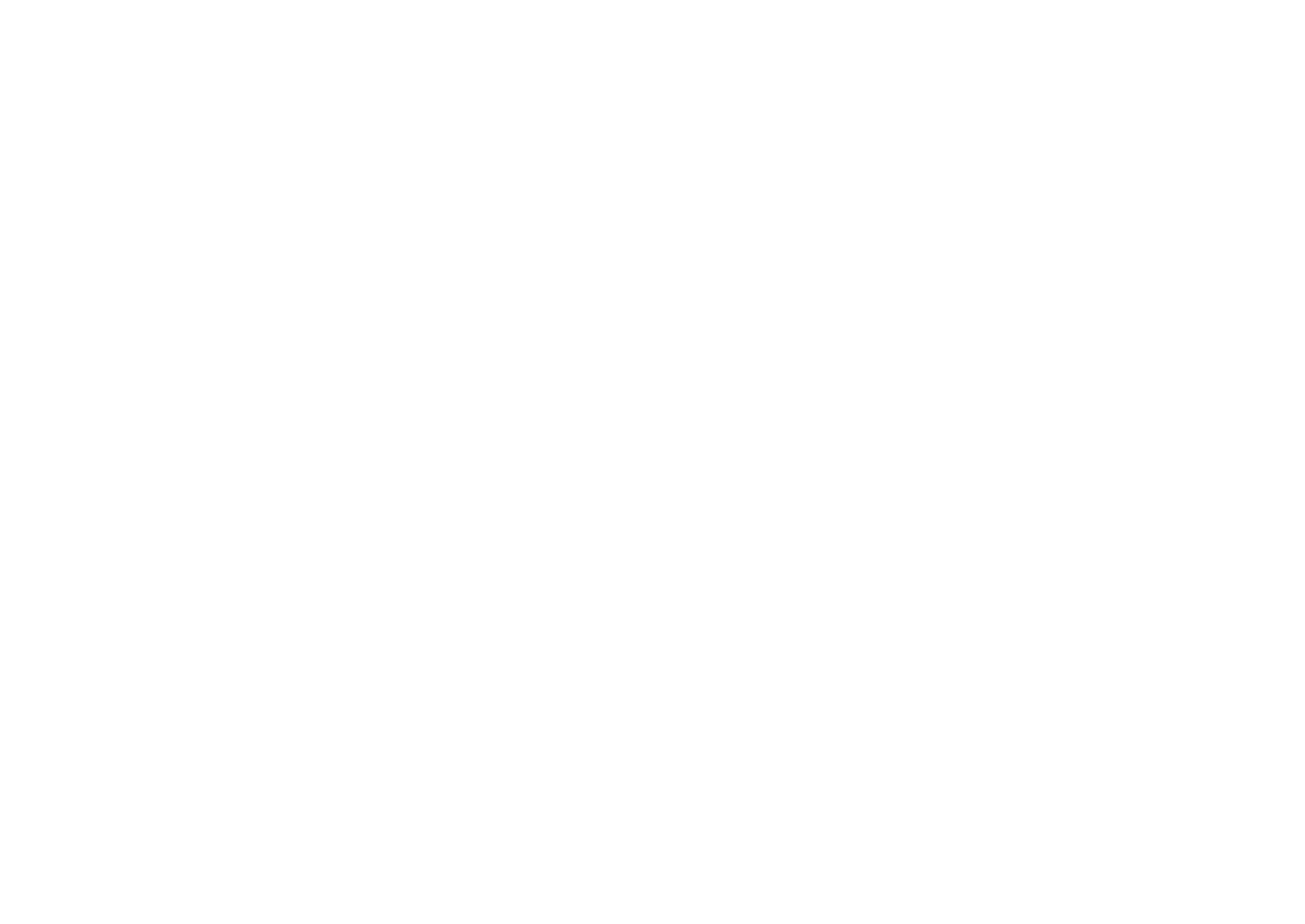| <b>Non-Fiction</b><br>(Refer to Connectives and<br><b>Sentence Signposts</b><br>document for Introduction<br>and Endings) Introduce:<br>Secure use of planning tools:<br>Text map/ washing line/<br>'Boxing -up' grid<br>Paragraphs to organise<br>ideas around a theme<br>Logical organisation<br>Group related paragraphs<br>Develop use of a topic<br>sentence Link information<br>within<br>paragraphs with a range<br>of connectives.<br>Use of bullet points,<br>diagrams Introduction<br>Middle section(s)<br><b>Ending</b><br>Ending could Include<br>personal opinion, response,<br>extra<br>information, reminders,<br>question, warning,<br>encouragement to the reader<br>Appropriate choice of<br>pronoun or noun across | subordinating conjunctions.<br>(See Connectives and Sentence Signposts doc.)<br>-'ed' clauses as starters e.g.<br>Frightened, Tom ran straight home to<br>avoid being caught.<br>Exhausted, the Roman soldier collapsed at<br>his post.<br>Expanded -'ing' clauses as starters e.g.<br>Grinning menacingly, he slipped the<br>treasure into his rucksack.<br>Hopping speedily towards the pool, the<br>frog dived underneath the leaves.<br>Drop in $-\text{ing}'$ clause e.g.<br>Jane, laughing at the teacher, fell off her chair.<br>The tornedo, sweeping across the city,<br>destroyed the houses.<br>Sentence of 3 for action e.g.<br>Sam rushed down the road, jumped on the<br>bus and sank into his seat.<br>The Romans enjoyed food, loved marching<br>but hated the weather.<br>Repetition to persuade e.g.<br>Find us to find the fun<br>Dialogue - verb + adverb - "Hello,"<br>she whispered, shyly. | between plural<br>and <b>possessive</b> $-s$<br>Standard<br>English forms<br>for <b>verb</b><br>inflections<br>instead of local<br>spoken<br>forms (e.g. we<br>were instead of<br>we was, or I did<br>instead of I done) | Adjective / noun /<br>noun phrase Verb /<br><b>Adverb</b><br>Bossy verbs - imperative<br>Tense (past, present,<br>future) Connective<br>Conjunction<br>Preposition<br>Determiner/<br>generaliser Clause<br>Subordinate clause<br>Relative clause<br>Relative pronoun<br>Alliteration<br>Simile - 'as'/ 'like'<br>Synonyms<br>Introduce:<br>• Pronoun<br>• Possessive pronoun<br>• Adverbial<br>• Fronted adverbial<br>• Apostrophe – plural<br>possession |
|---------------------------------------------------------------------------------------------------------------------------------------------------------------------------------------------------------------------------------------------------------------------------------------------------------------------------------------------------------------------------------------------------------------------------------------------------------------------------------------------------------------------------------------------------------------------------------------------------------------------------------------------------------------------------------------------------------------------------------------|-------------------------------------------------------------------------------------------------------------------------------------------------------------------------------------------------------------------------------------------------------------------------------------------------------------------------------------------------------------------------------------------------------------------------------------------------------------------------------------------------------------------------------------------------------------------------------------------------------------------------------------------------------------------------------------------------------------------------------------------------------------------------------------------------------------------------------------------------------------------------------------------------------------------|--------------------------------------------------------------------------------------------------------------------------------------------------------------------------------------------------------------------------|-----------------------------------------------------------------------------------------------------------------------------------------------------------------------------------------------------------------------------------------------------------------------------------------------------------------------------------------------------------------------------------------------------------------------------------------------------------|
| sentences to aid cohesion                                                                                                                                                                                                                                                                                                                                                                                                                                                                                                                                                                                                                                                                                                             | Appropriate choice of pronoun or noun within<br>a sentence to avoid ambiguity and repetition                                                                                                                                                                                                                                                                                                                                                                                                                                                                                                                                                                                                                                                                                                                                                                                                                      |                                                                                                                                                                                                                          |                                                                                                                                                                                                                                                                                                                                                                                                                                                           |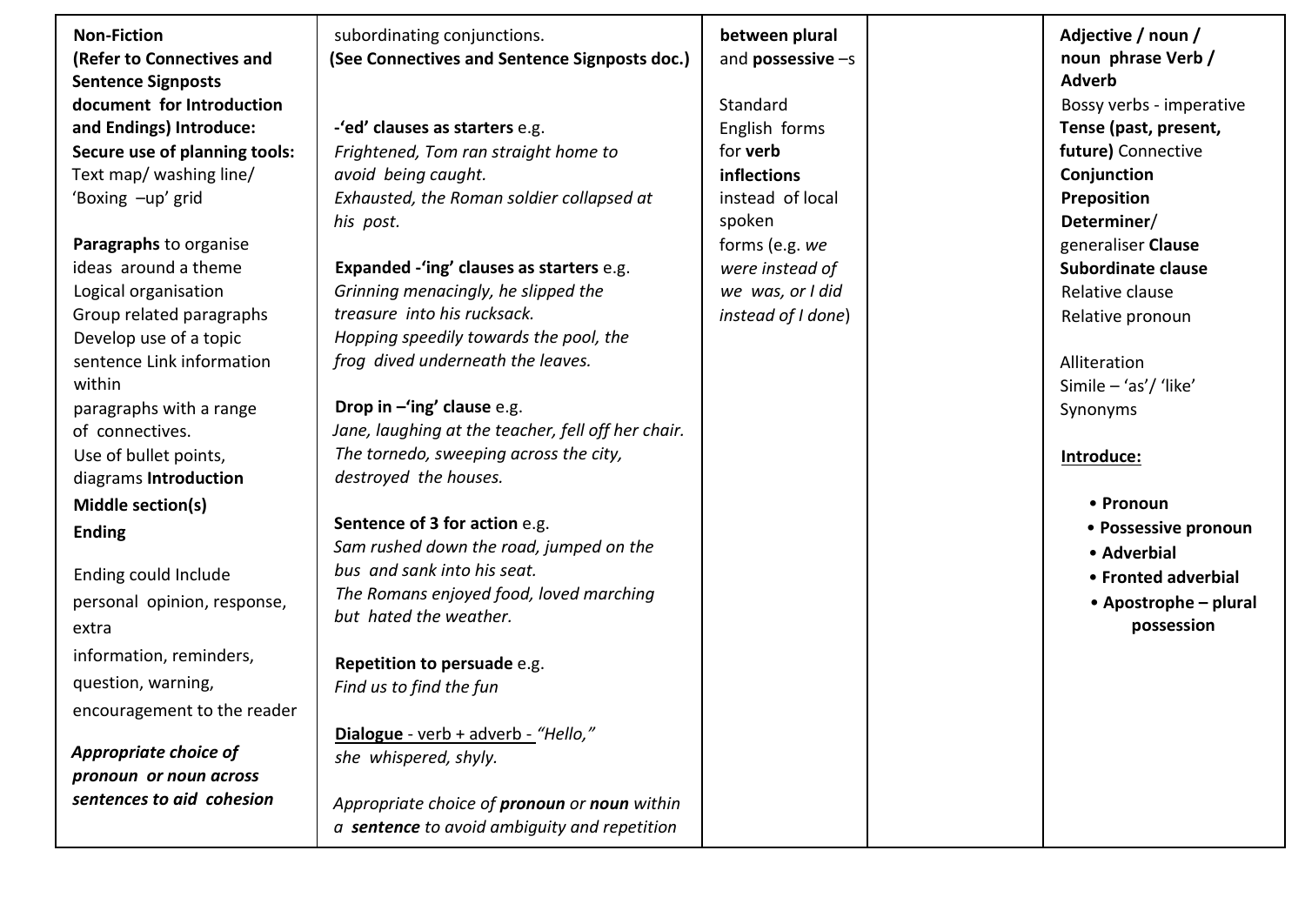| ar |  |
|----|--|
|----|--|

| Text<br><b>Structure</b> | <b>Sentence Construction</b> | <b>Word Structure /</b> | <b>Punctuation</b> | <b>Terminology</b> |
|--------------------------|------------------------------|-------------------------|--------------------|--------------------|
|                          |                              | Language                |                    |                    |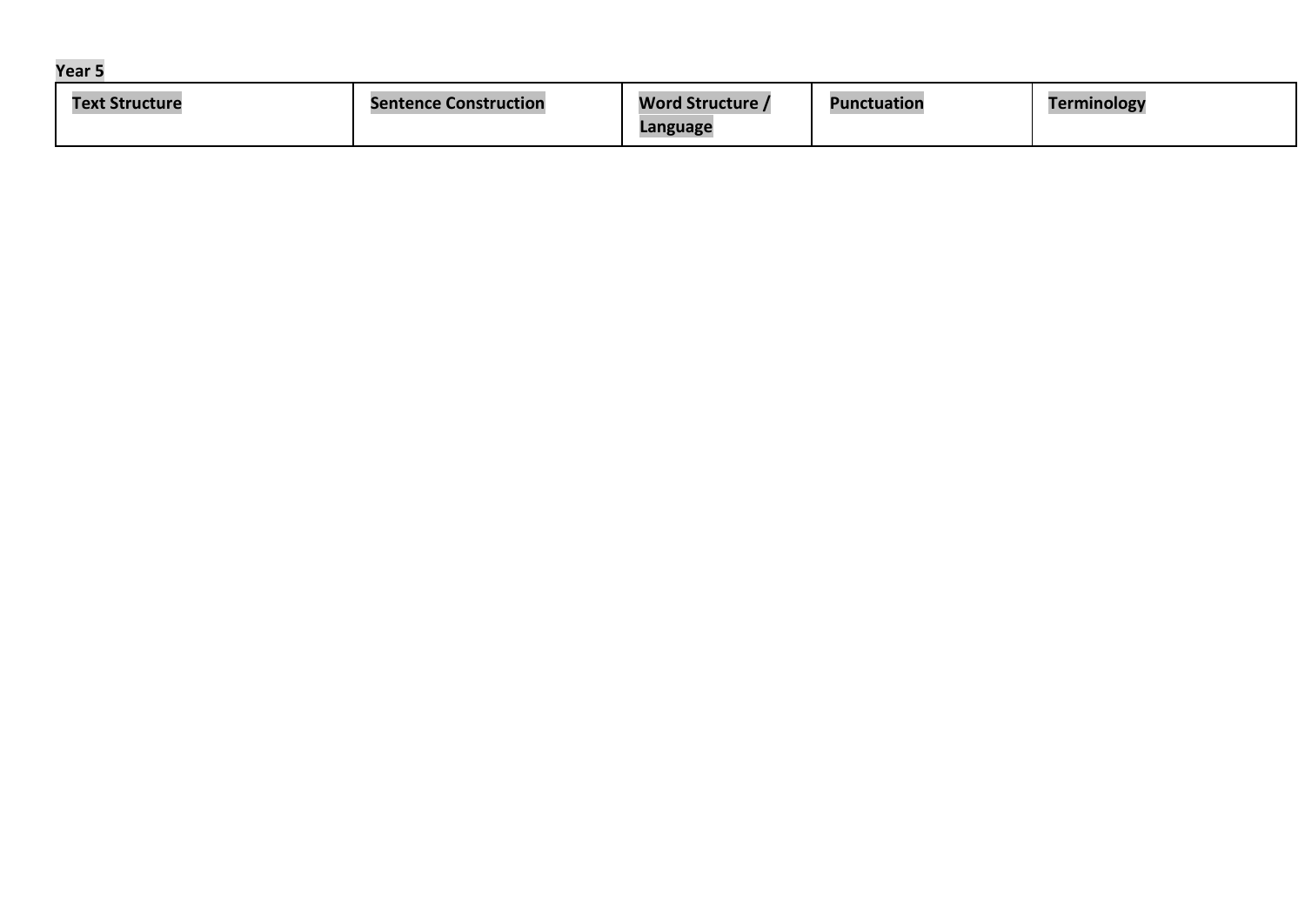| <b>Consolidate Year 4 list</b>                                   | <b>Consolidate Year 4 list</b><br>Introduce: | <b>Consolidate Year 4</b> | <b>Consolidate Year 4</b>  | Consolidate:                   |
|------------------------------------------------------------------|----------------------------------------------|---------------------------|----------------------------|--------------------------------|
| Introduce:                                                       | <b>Relative clauses beginning</b>            | list Introduce:           | list Introduce:            | Punctuation                    |
| Secure independent use of                                        | with who, which, that,                       |                           |                            | • Letter/ Word                 |
| planning tools                                                   | where, when, whose or an                     | <b>Metaphor</b>           | <b>Rhetorical question</b> | • Sentence                     |
| Story mountain /grids/flow                                       | omitted relative pronoun.                    |                           |                            | • Statement                    |
| diagrams (Refer to Story Types                                   |                                              | Personification           | <b>Dashes</b>              | question                       |
| grids)                                                           | Secure use of simple /                       |                           |                            | exclamation                    |
|                                                                  | embellished simple sentences                 | Onomatopoeia              | Brackets/dashes/comm       | <b>Command</b>                 |
| Plan opening using:                                              |                                              |                           | as for parenthesis         | • Full stops/ Capitals         |
| Description /action/dialogue                                     | Secure use of compound                       | <b>Empty words</b>        |                            | • Question mark                |
|                                                                  | sentences                                    | e.g. someone,             | <b>Colons</b>              | • Exclamation mark             |
| Paragraphs: Vary connectives                                     |                                              | somewhere was out         |                            | • 'Speech marks'               |
| within paragraphs to build                                       | Develop complex                              | to get him                | Use of commas to           | • Direct speech                |
| cohesion into a paragraph Use                                    | sentences:                                   |                           | clarify meaning or         | • Inverted commas              |
| change of place, time and action                                 | (Subordination)                              | Developed use of          | avoid                      | • Bullet points                |
| to link ideas across paragraphs.                                 | <b>Main and subordinate</b>                  | technical language        | ambiguity                  | • Apostrophe                   |
|                                                                  | clauses with full range of                   |                           |                            | contractions/                  |
| Use 5 part story structure                                       | conjunctions: (See                           |                           |                            | possession                     |
| Writing could start at any of the                                | <b>Connectives and Sentence</b>              | Converting nouns          |                            | • Commas for sentence of       |
| 5 points.                                                        | Signposts doc.)                              | or adjectives into        |                            | $3 -$ description, action      |
| This may include flashbacks                                      |                                              | verbs using               |                            | • Colon – instructions         |
| <b>Introduction</b> -should<br>include                           | Expanded -ed clauses as                      | suffixes (e.g. $-$ ate;   |                            | • Parenthesis / bracket /      |
| action / description - character or                              | starters e.g.                                | $-ise; -ify)$             |                            | dash                           |
| setting / dialogue                                               | Encouraged by the bright                     |                           |                            |                                |
| Build-up-develop suspense                                        | weather, Jane set out for a                  | Verb prefixes (e.g.       |                            | Singular/ plural               |
| techniques                                                       | long walk.                                   | $dis-, de-, mis-,$        |                            | <b>Suffix/Prefix</b>           |
| Problem / Dilemma -may be                                        | Terrified by the dragon,                     | $over-and$ re- $)$        |                            | <b>Word family</b>             |
| more than one problem to be<br>resolved Resolution - clear links | George fell to his knees.                    |                           |                            | Consonant/Vowel                |
| with dilemma Ending-character                                    | <b>Elaboration of starters</b>               |                           |                            |                                |
| could reflect on events, any                                     | using adverbial phrases                      |                           |                            | Adjective / noun / noun phrase |
| changes or lessons, look                                         | e.g.                                         |                           |                            |                                |
|                                                                  | Beyond the dark gloom of the                 |                           |                            |                                |
|                                                                  |                                              |                           |                            |                                |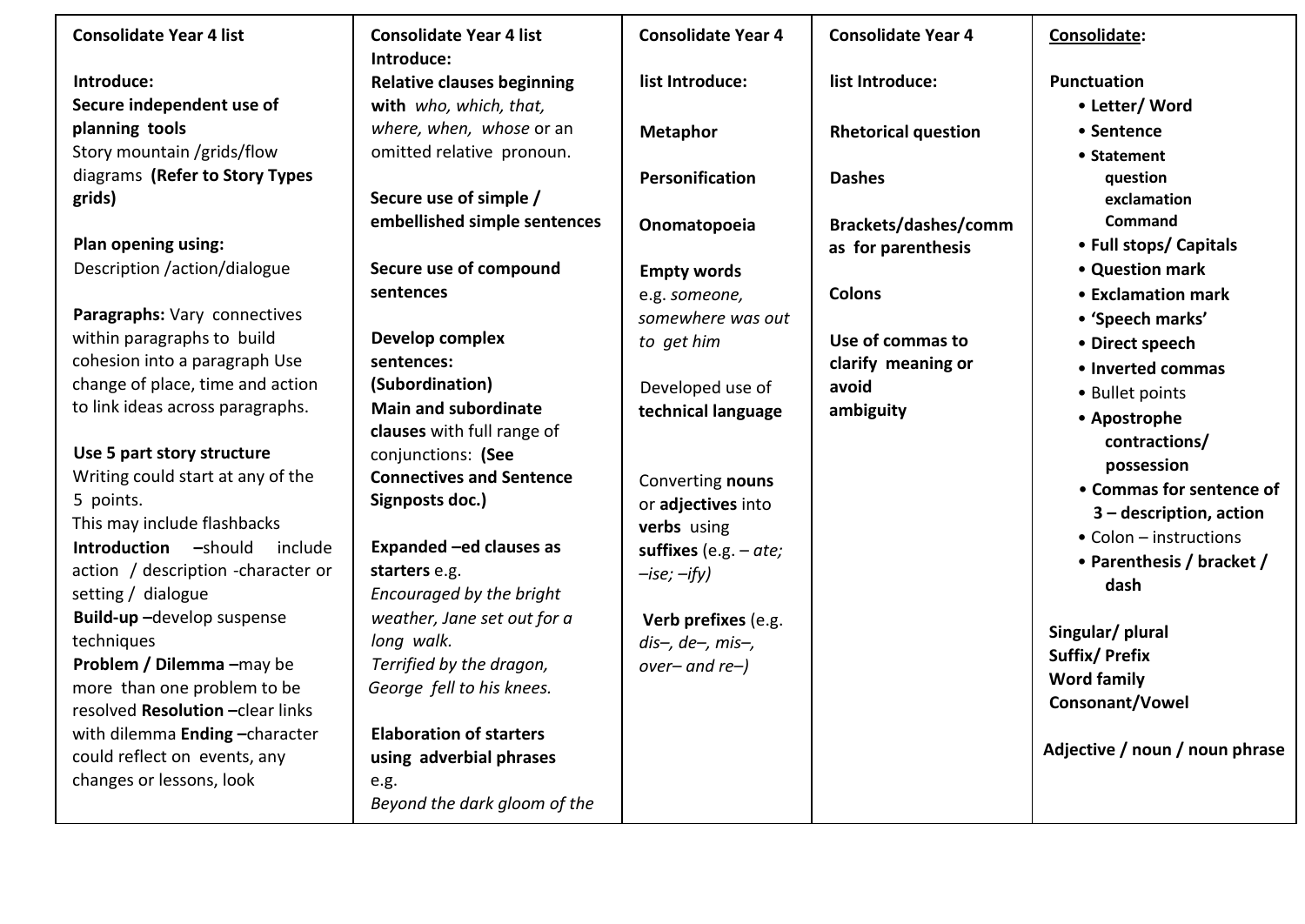| forward to the future ask a question. | cave, Zach saw the wizard<br>move. Throughout the night, | Verb / Adverb<br>Bossy verbs - imperative |
|---------------------------------------|----------------------------------------------------------|-------------------------------------------|
| <b>Non-Fiction</b>                    | the wind howled like an                                  | Tense (past, present,                     |
| (Refer to Connectives and             | injured creature.                                        | future) Conjunction /                     |
| Sentence Signposts document for       |                                                          | Connective                                |
| <b>Introduction and Endings)</b>      | Drop in $-\ell$ ed' clause e.g.                          | Preposition                               |
|                                       | Poor Tim, exhausted by so                                | Determiner/generaliser                    |
| Introduce:                            | much effort, ran home.                                   | Pronoun - relative/                       |
| Independent planning across           | The lesser known Bristol                                 | possessive Clause                         |
| all genres and application            | dragon, recognised by purple                             | Subordinate/relative                      |
|                                       | spots, is rarely seen.                                   | clause Adverbial                          |
| Secure use of range of                |                                                          | <b>Fronted adverbial</b>                  |
| layouts suitable to text.             | <b>Sentence reshaping</b>                                |                                           |
|                                       | techniques e.g. lengthening                              | Alliteration                              |
| Structure:                            | or shortening sentence for                               | Simile $-$ 'as'/ 'like'                   |
| Introduction / Middle / Ending        | meaning and /or effect                                   | Synonyms                                  |
| Secure use of paragraphs:             | <b>Moving sentence chunks</b>                            | Introduce:                                |
| Use a variety of ways to open         | (how, when, where) around                                |                                           |
| texts and draw reader in and          | for                                                      | • Relative clause/                        |
| make the purpose clear                | different effects e.g.                                   | pronoun                                   |
|                                       | The siren echoed loudly                                  | •Modal verb                               |
| Link ideas within and across          | through the lonely streets                               | • Parenthesis                             |
| paragraphs using a full range of      | at midnight                                              | •Bracket-dash                             |
| connectives and signposts Use         |                                                          | •Determiner                               |
| rhetorical questions to draw          | Use of rhetorical questions                              | •Cohesion                                 |
| reader in                             |                                                          | • Ambiguity                               |
|                                       | <b>Stage directions in speech</b>                        | •Metaphor                                 |
| Express own opinions clearly          | (speech + verb + action) e.g.                            | • Personification                         |
|                                       | "Stop!" he shouted, picking                              | •Onomatopoeia                             |
| Consistently maintain viewpoint       | up the stick and running                                 | .Rhetorical question                      |
|                                       | after the thief.                                         |                                           |
| Summary clear at the end to           |                                                          |                                           |
| appeal directly to the reader         | Indicating degrees of                                    |                                           |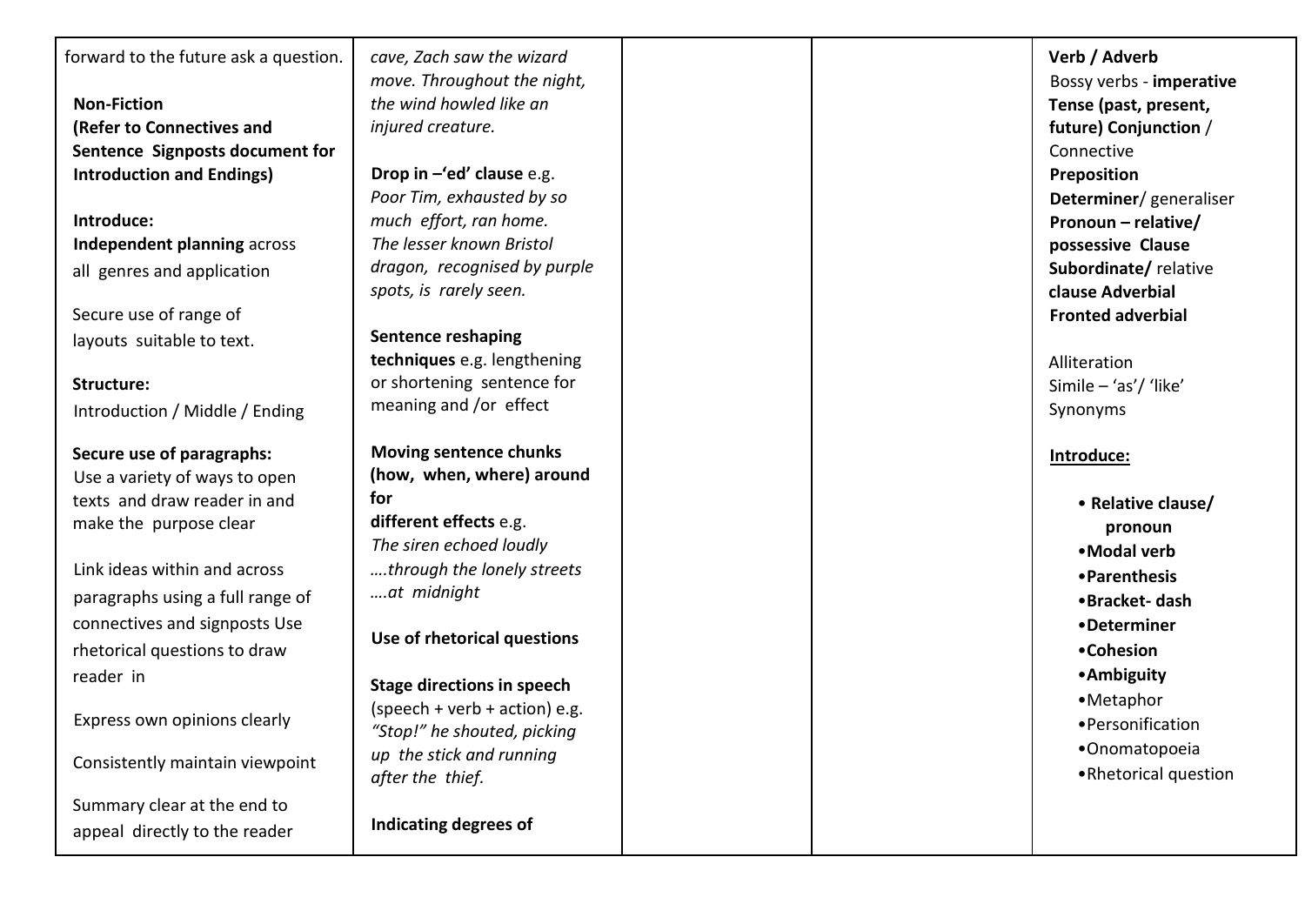| possibility using modal verbs<br>(e.g. might, should, will,<br>must) or adverbs (perhaps,<br>surely) |  |  |
|------------------------------------------------------------------------------------------------------|--|--|
|                                                                                                      |  |  |
|                                                                                                      |  |  |
|                                                                                                      |  |  |
|                                                                                                      |  |  |
|                                                                                                      |  |  |
|                                                                                                      |  |  |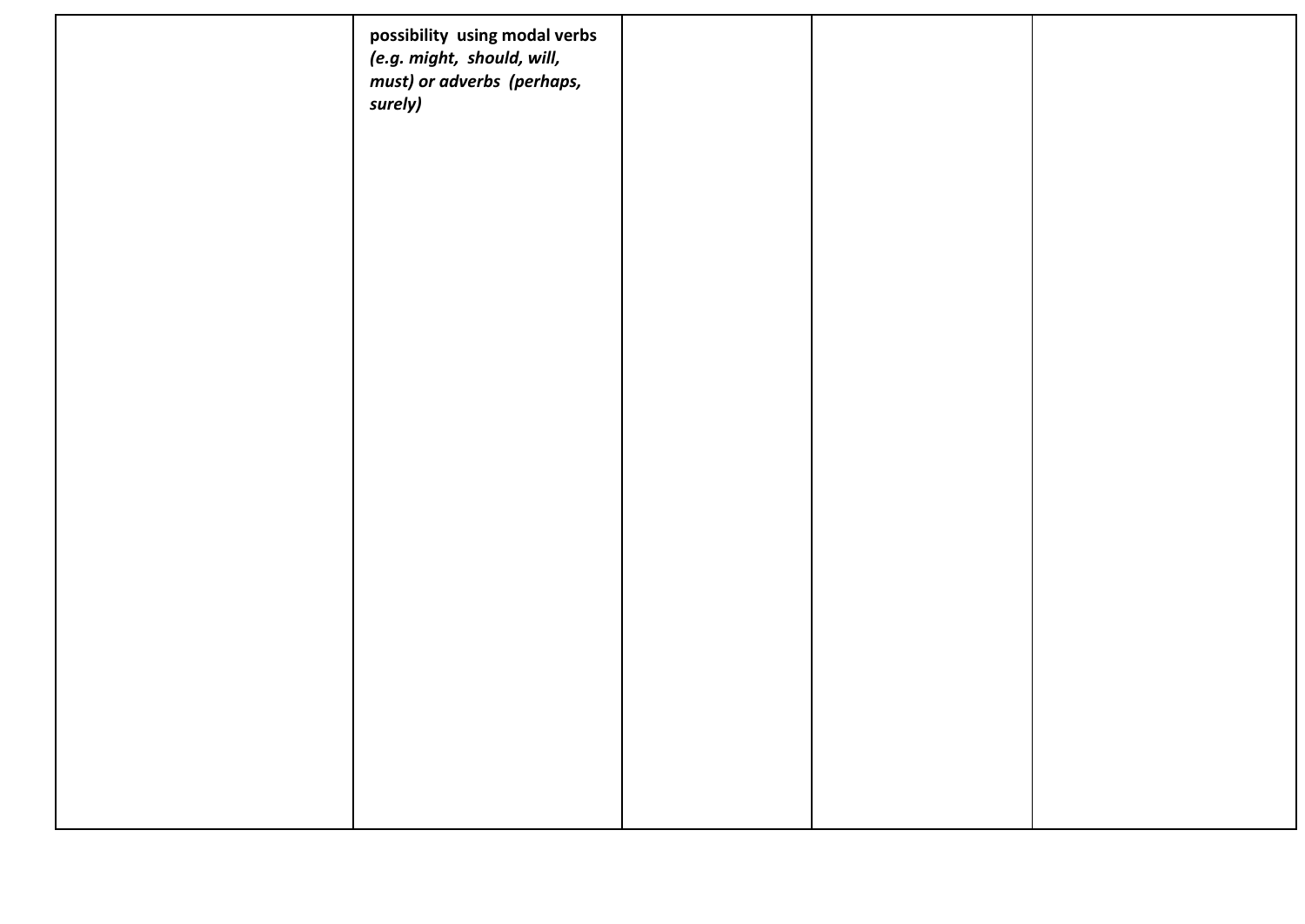## **Year 6**

| <b>Text Structure</b>                                                                                                                                                                                                                                                                                                                                                                                                                                                                                                                                        | <b>Sentence Construction</b>                                                                                                                                                                                                                                                                                                                                                                                                                                                                                                                                                                                  | <b>Word Structure /</b><br><b>Language</b>                                                                                                                                                                                                                                                                                                                                                                                                   | <b>Punctuation</b>                                                                                                                                                                                                                                                                                                                                                                             | <b>Terminology</b>                                                                                                                                                                                                                                                                                                                                                                                                                                                                                                                        |
|--------------------------------------------------------------------------------------------------------------------------------------------------------------------------------------------------------------------------------------------------------------------------------------------------------------------------------------------------------------------------------------------------------------------------------------------------------------------------------------------------------------------------------------------------------------|---------------------------------------------------------------------------------------------------------------------------------------------------------------------------------------------------------------------------------------------------------------------------------------------------------------------------------------------------------------------------------------------------------------------------------------------------------------------------------------------------------------------------------------------------------------------------------------------------------------|----------------------------------------------------------------------------------------------------------------------------------------------------------------------------------------------------------------------------------------------------------------------------------------------------------------------------------------------------------------------------------------------------------------------------------------------|------------------------------------------------------------------------------------------------------------------------------------------------------------------------------------------------------------------------------------------------------------------------------------------------------------------------------------------------------------------------------------------------|-------------------------------------------------------------------------------------------------------------------------------------------------------------------------------------------------------------------------------------------------------------------------------------------------------------------------------------------------------------------------------------------------------------------------------------------------------------------------------------------------------------------------------------------|
| <b>Consolidate Year 5 list</b>                                                                                                                                                                                                                                                                                                                                                                                                                                                                                                                               | <b>Consolidate Year 5 list</b>                                                                                                                                                                                                                                                                                                                                                                                                                                                                                                                                                                                | <b>Consolidate Year 5 list</b>                                                                                                                                                                                                                                                                                                                                                                                                               | <b>Consolidate Year 5 list</b>                                                                                                                                                                                                                                                                                                                                                                 | Consolidate:                                                                                                                                                                                                                                                                                                                                                                                                                                                                                                                              |
| Secure independent<br>planning across story types<br>using 5 part story structure.<br>Include suspense, cliff<br>hangers,<br>flashbacks/forwards,<br>time slips<br>Start story at any point of the<br>5 part structure<br>Maintain plot consistently<br>working from plan<br>Paragraphs -Secure use of<br>linking ideas within and across<br>paragraphs<br>Secure development of<br>characterisation<br><b>Non-fiction:</b><br>Secure planning across non<br>fiction genres and<br>application<br>Use a variety of text<br>layouts appropriate to<br>purpose | Secure use of simple /<br>embellished simple<br>sentences<br>Secure use of<br>compound sentences<br>Secure use of complex<br>sentences:<br>(Subordination)<br><b>Main and subordinate</b><br>clauses with full range<br>of conjunctions:<br>(See Connectives and<br><b>Sentence Signposts doc.)</b><br><b>Active and passive verbs</b><br>to create effect and to<br>affect presentation of<br>information e.g.<br><b>Active: Tom accidently</b><br>dropped the glass.<br>Passive: The glass was<br>accidently dropped by<br>Tom. Active: The class<br>heated the water.<br>Passive: The water was<br>heated. | Build in literary<br>feature to create<br>effects e.g.<br>alliteration,<br>onomatopoeia,<br>similes, metaphors<br>The difference<br>between vocabulary<br>typical of informal<br>speech and<br>vocabulary<br>appropriate for<br>formal speech and<br>writing (e.g. said<br>versus reported,<br>alleged, or claimed in<br>formal<br>speech or writing)<br>How words are<br>related as synonyms<br>and<br>antonyms e.g. big/<br>large / little | Use of the semi-colon,<br>colon and dash to indicate<br>a stronger subdivision of<br>a sentence than a<br>comma. Use of colon to<br>introduce a list and semi-<br>colons within lists.<br><b>Punctuation of bullet</b><br>points to list information.<br>How hyphens can be<br>used to avoid ambiguity<br>(e.g. man eating shark<br>versus man-eating<br>shark, or<br>recover versus re-cover) | <b>Punctuation</b><br>• Letter/ Word<br>• Sentence<br>• Statement<br>question<br>exclamation<br>Command<br>• Full stops/ Capitals<br>• Question mark<br>• Exclamation mark<br>• 'Speech marks'<br>• Direct speech<br>• Inverted commas<br>• Bullet points<br>• Apostrophe contractions/<br>possession<br>• Commas for sentence of 3<br>- description, action,<br>views/opinions, facts<br>• Colon - instructions<br>• Parenthesis<br>• Bracket- dash<br>Singular/ plural<br><b>Suffix/Prefix</b><br><b>Word family</b><br>Consonant/Vowel |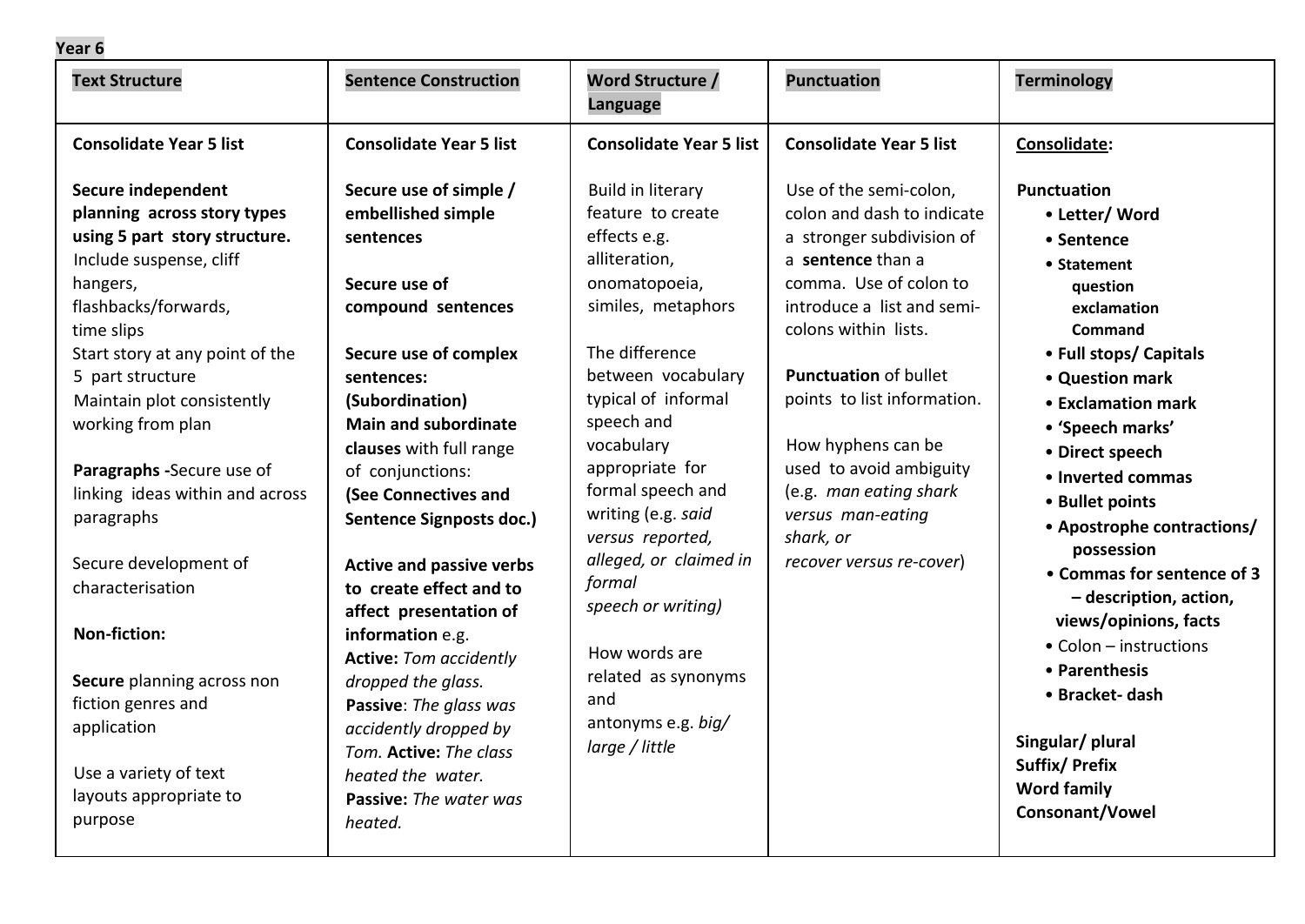| Use range of techniques to<br>involve the reader $-$<br>comments, questions, |  | Adjective / noun / noun phrase |
|------------------------------------------------------------------------------|--|--------------------------------|
| observations,                                                                |  |                                |
|                                                                              |  |                                |
|                                                                              |  |                                |
|                                                                              |  |                                |
|                                                                              |  |                                |
|                                                                              |  |                                |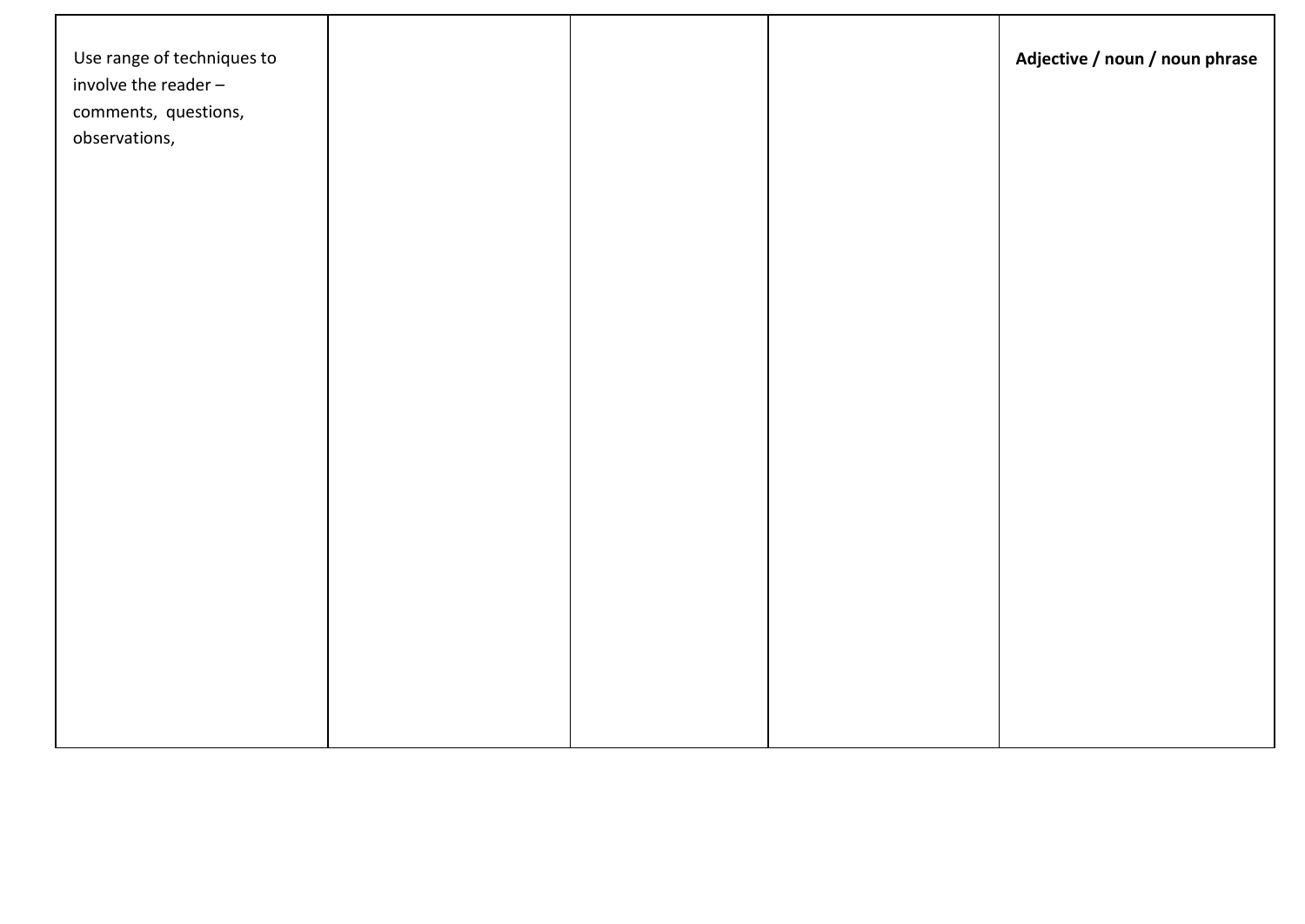Express balanced coverage of a topic

Use different techniques to conclude texts

Use appropriate formal and informal styles of writing

Choose or create publishing format to enhance text type and engage the reader

Linking ideas across paragraphs using a wider range of **cohesive devices**: semantic **cohesion** (e.g. repetition of a **word** or phrase), grammatical connections (e.g. the use of **adverbials** such as on the other hand, in contrast, or as a consequence), and **elision**  Layout devices, such as headings, sub -headings, columns, bullets, or tables, to structure text

**Developed use of rhetorical questions for persuasion** 

Expanded **noun phrases**  to convey complicated information concisely (e.g. *the boy that jumped over the fence is over there, or the fact that it was raining meant the end of sports day*)

The difference between structures typical of informal speech and structures appropriate for formal speech and writing (such as the use of question tags, e.g. *He's your friend, isn't he?*, or the use of the **subjunctive** in some very formal writing and speech) as in *If I were you* .

**Verb / Adverb**  Bossy verbs - imperative **Tense (past, present, future) modal verb Conjunction** / Connective **Preposition Determiner/** generaliser **Pronoun – relative/ possessive Clause Subordinate / relative clause Adverbial Fronted adverbial**  Rhetorical question **Cohesion Ambiguity**  Alliteration Simile – 'as'/ 'like'

Synonyms Metaphor Personification Onomatopoeia

### **Introduce:**

- **Active and passive voice** • **Subject and object**  • **Hyphen**  • **Synonym, antonym**  • **Colon/ semi -colon**  • **Bullet points**
- **Ellipsis**